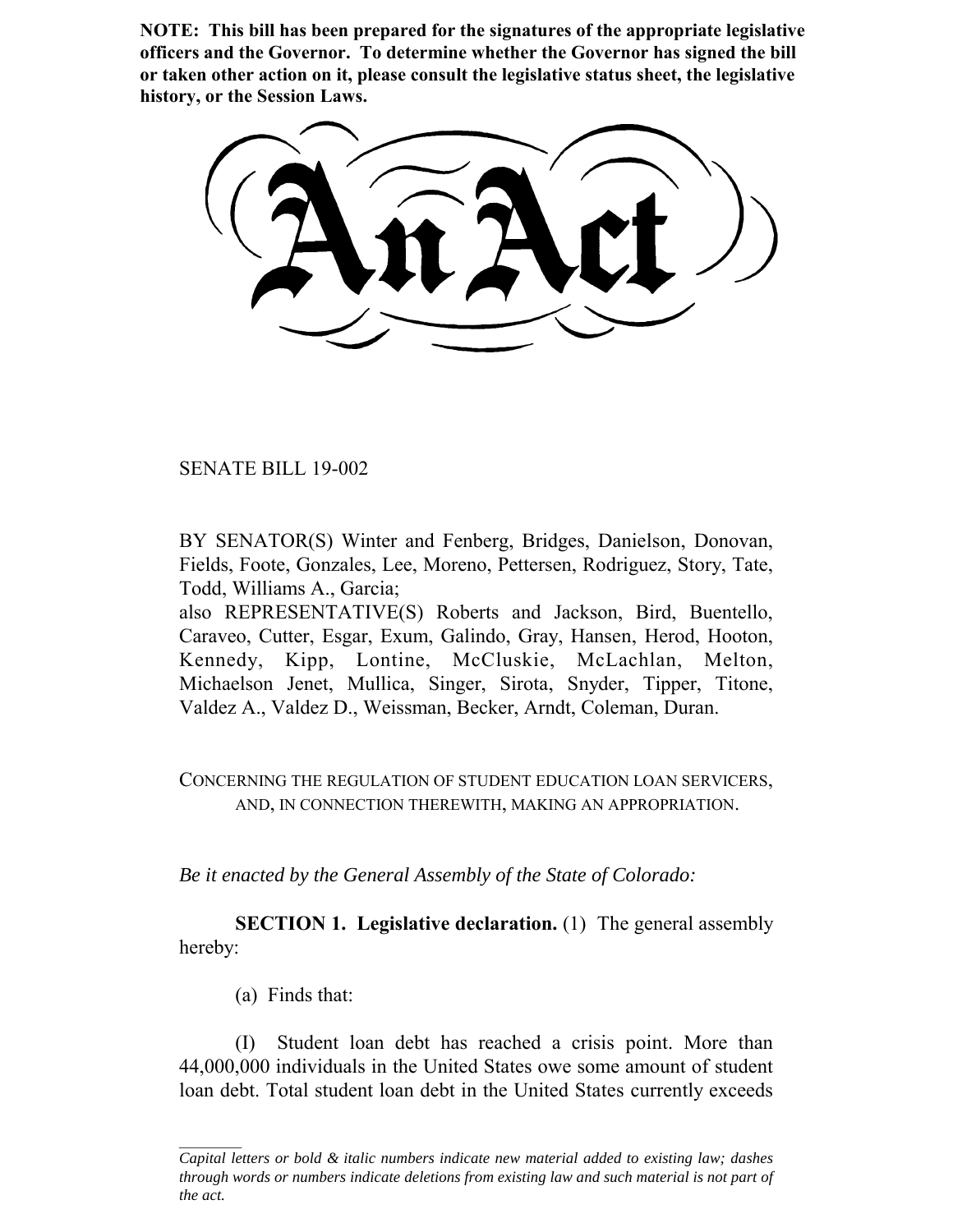\$1.48 trillion, surpassing both the amount of credit card debt and car loans. With tuition and other college costs on the rise, student loan debt continues to rise, with no clear reduction in sight.

(II) According to the Institute for College Access and Success, 52 percent of Colorado's students graduate with student loan debt, with an average balance of \$26,530. There are approximately 761,000 student loan borrowers in Colorado, and the total student loan debt outstanding for Coloradans is approximately \$26 billion.

(III) Student loan debt is a hindrance to the state's economy, preventing borrowers from achieving financial independence, buying property, starting businesses, and otherwise investing in Colorado's economy;

(b) Determines that:

(I) Student loan servicers administer student loans, serving as a critical link between borrowers and lenders in managing accounts, processing payments, and communicating directly with borrowers. Despite this critical relationship, according to the federal consumer financial protection bureau (CFPB), there are no consistent, market-wide federal standards for student loan servicing.

(II) The CFPB released a report in September of 2015 that found that student loan borrowers encounter servicers that discourage borrower-friendly alternative payment plans, fail to respond to questions and payment processing errors, and fail to provide sufficient information to borrowers regarding payments, benefits, interest rates, and other charges; and

(III) A report released in March of 2017 found that Coloradans complained to the CFPB 124 times about their student loan servicers in 2017 alone, and that nationally, complaints against servicers had increased by 429 percent compared to data collected in 2016; and

(c) Declares that it intends by the enactment of the "Colorado Student Loan Servicers Act" to promote all of the following:

(I) Meaningful access to federal affordable repayment and loan

PAGE 2-SENATE BILL 19-002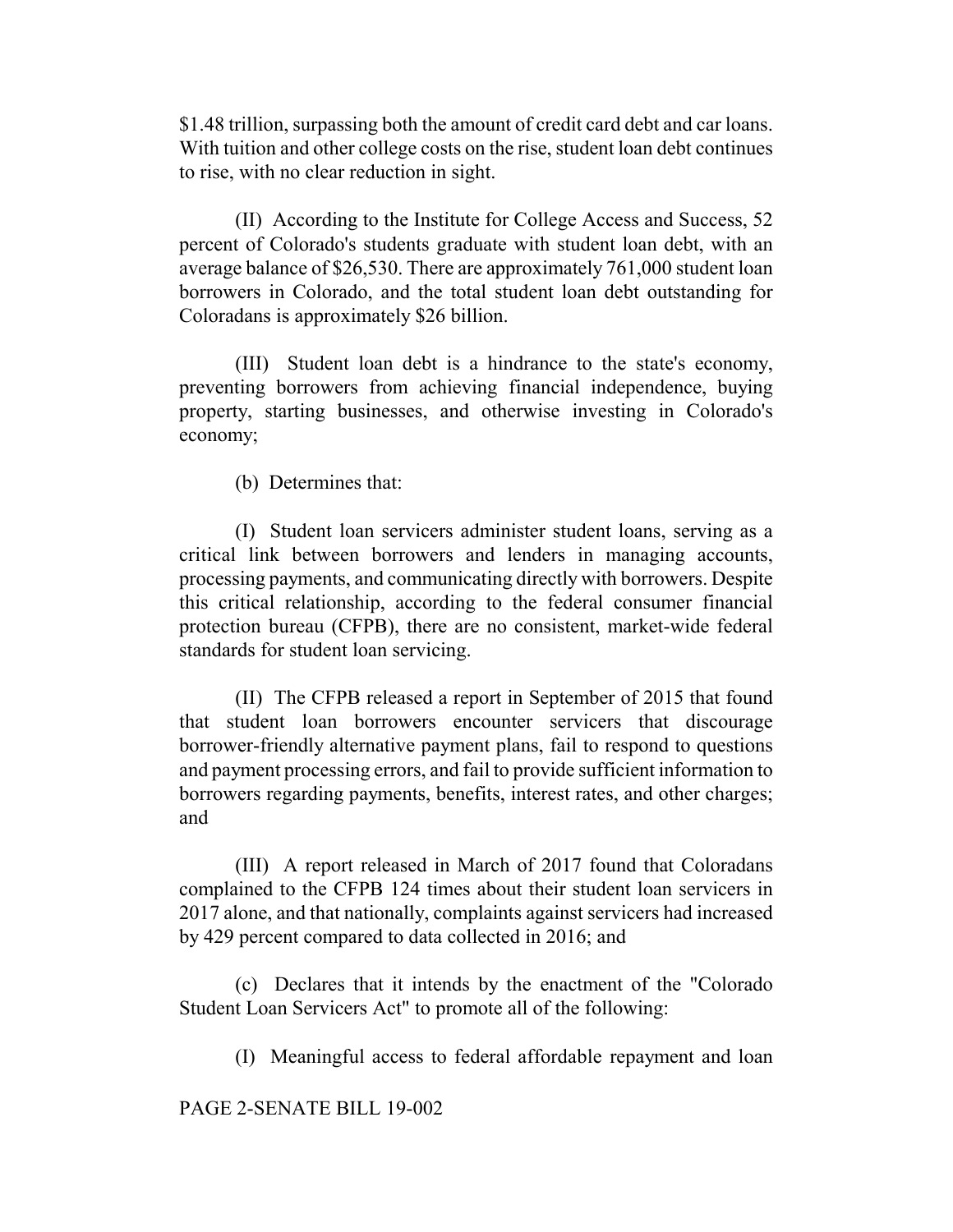forgiveness benefits;

(II) Reliable information about student loans and loan repayment options;

(III) The public interest in furtherance of the state's historic police powers to protect the health, welfare, and safety of the state and, in furtherance of the public interest, the act should be liberally construed to effectuate that intent; and

(IV) Quality customer service and fair treatment.

**SECTION 2.** In Colorado Revised Statutes, **add** article 20 to title 5 as follows:

# **ARTICLE 20 Colorado Student Loan Servicers**

**5-20-101. Short title.** THE SHORT TITLE OF THIS ARTICLE 20 IS THE "COLORADO STUDENT LOAN SERVICERS ACT".

**5-20-102. Scope of article.** THIS ARTICLE 20 APPLIES TO ANY PERSON ENGAGED IN SERVICING A STUDENT EDUCATION LOAN OWED BY AN INDIVIDUAL WHO IS A RESIDENT OF THIS STATE. FOR THE PURPOSES OF THIS ARTICLE 20, THE RESIDENCE OF AN INDIVIDUAL IS THE ADDRESS GIVEN BY THE INDIVIDUAL AS THE INDIVIDUAL'S RESIDENCE TO THE CREDITOR OR TO THE STUDENT LOAN SERVICER. UNTIL AN INDIVIDUAL NOTIFIES THE CREDITOR OR THE STUDENT LOAN SERVICER OF A NEW OR DIFFERENT ADDRESS, THE GIVEN ADDRESS IS PRESUMED TO BE UNCHANGED.

**5-20-103. Definitions.** AS USED IN THIS ARTICLE 20, UNLESS THE CONTEXT OTHERWISE REQUIRES:

(1) "ADMINISTRATOR" MEANS THE ADMINISTRATOR DESIGNATED IN SECTION 5-6-103.

(2) "CONSUMER REPORTING AGENCY" HAS THE MEANING ESTABLISHED IN SECTION 5-18-103 (4).

(3) "EDUCATION EXPENSES" MEANS ANY OF THE EXPENSES THAT ARE

PAGE 3-SENATE BILL 19-002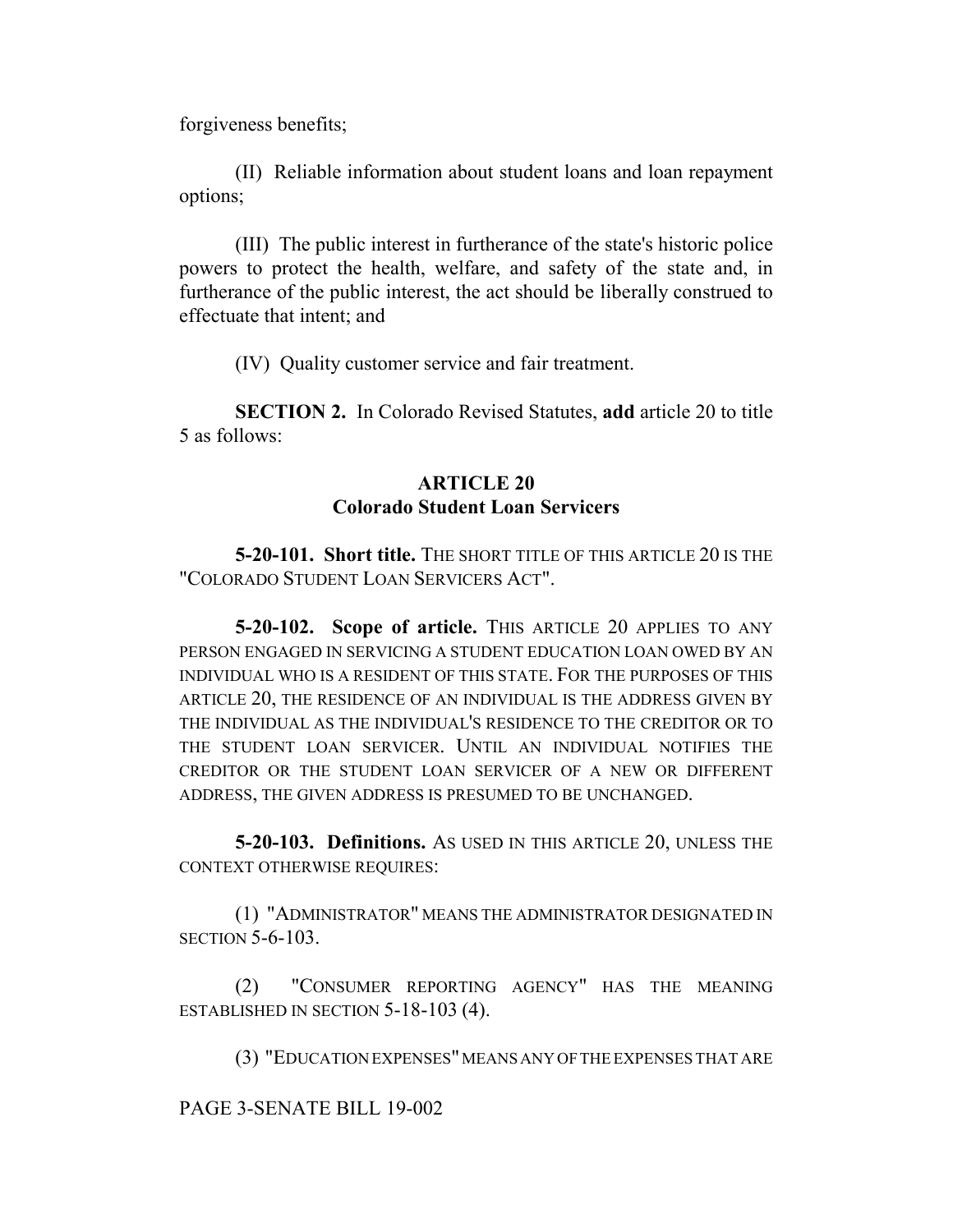INCLUDED AS PART OF THE COST OF ATTENDANCE OF A STUDENT AS DEFINED IN 20 U.S.C. SEC. 1087ll, AS AMENDED.

(4) "RECORD" MEANS INFORMATION THAT IS INSCRIBED ON A TANGIBLE MEDIUM OR THAT IS STORED IN AN ELECTRONIC OR OTHER MEDIUM AND IS RETRIEVABLE IN PERCEIVABLE FORM.

(5) "SERVICING" MEANS:

(a) (I) RECEIVING ANY SCHEDULED PERIODIC PAYMENTS FROM A BORROWER OR NOTIFICATION OF SUCH PAYMENTS; AND

(II) APPLYING PAYMENTS TO THE BORROWER'S ACCOUNT PURSUANT TO THE TERMS OF A STUDENT EDUCATION LOAN OR OF THE CONTRACT GOVERNING THE SERVICING;

(b) DURING A PERIOD WHEN NO PAYMENT IS REQUIRED ON A STUDENT EDUCATION LOAN:

(I) MAINTAINING ACCOUNT RECORDS FOR THE STUDENT EDUCATION LOAN; AND

(II) COMMUNICATING WITH THE BORROWER REGARDING THE STUDENT EDUCATION LOAN, ON BEHALF OF THE LOAN'S HOLDER; OR

(c) INTERACTIONS WITH A BORROWER, INCLUDING ACTIVITIES TO HELP PREVENT DEFAULT ON OBLIGATIONS ARISING FROM STUDENT EDUCATION LOANS, CONDUCTED TO FACILITATE THE ACTIVITIES DESCRIBED IN SUBSECTION  $(5)(a)$  OR  $(5)(b)$  OF THIS SECTION.

(6) "STUDENT EDUCATION LOAN":

(a) MEANS A LOAN THAT IS MADE, INSURED, OR GUARANTEED UNDER TITLE IV OF THE FEDERAL "HIGHER EDUCATION ACT OF 1965", 20 U.S.C. SEC. 1070 ET SEQ., AS AMENDED, OR THAT IS EXTENDED TO A STUDENT LOAN BORROWER FOR THE PURPOSE OF FUNDING, IN WHOLE OR IN PART, EDUCATION EXPENSES. THE TERM INCLUDES A LOAN THAT IS EXTENDED IN ORDER TO REFINANCE OR CONSOLIDATE A STUDENT LOAN BORROWER'S EXISTING STUDENT EDUCATION LOANS.

## PAGE 4-SENATE BILL 19-002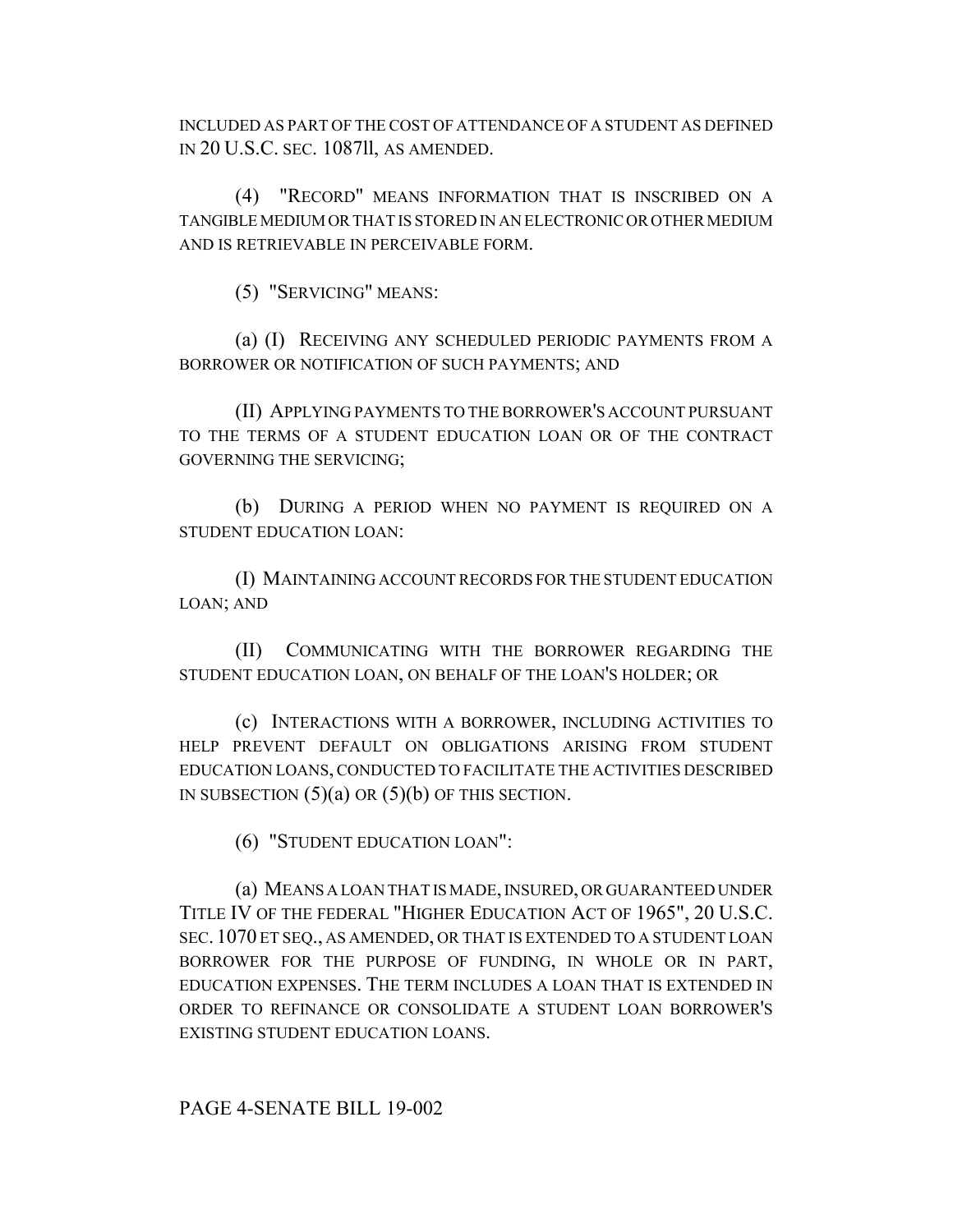(b) DOES NOT INCLUDE A LOAN UNDER AN OPEN-END CREDIT PLAN, AS DEFINED IN REGULATION Z, 12 CFR 1026.2 (a)(20), OR A LOAN THAT IS SECURED BY REAL PROPERTY, REGARDLESS OF THE PURPOSE FOR THE LOAN.

(7) "STUDENT LOAN BORROWER" OR "BORROWER" MEANS:

(a) AN INDIVIDUAL WHO HAS RECEIVED OR AGREED TO PAY A STUDENT EDUCATION LOAN; OR

(b) AN INDIVIDUAL WHO SHARES RESPONSIBILITY WITH THE INDIVIDUAL SPECIFIED IN SUBSECTION (7)(a) OF THIS SECTION FOR REPAYING THE STUDENT EDUCATION LOAN.

(8) "STUDENT LOAN SERVICER":

(a) MEANS A PERSON THAT:

(I) (A) RECEIVES ANY SCHEDULED PERIODIC PAYMENTS FROM A STUDENT LOAN BORROWER OR NOTIFICATION OF THE PAYMENTS; AND

(B) APPLIES PAYMENTS TO THE STUDENT LOAN BORROWER'S ACCOUNT PURSUANT TO THE TERMS OF THE STUDENT EDUCATION LOAN OR OF THE CONTRACT GOVERNING THE SERVICING;

(II) DURING A PERIOD WHEN NO PAYMENT IS REQUIRED ON A STUDENT EDUCATION LOAN:

(A) MAINTAINS ACCOUNT RECORDS FOR THE LOAN; AND

(B) COMMUNICATES WITH THE STUDENT LOAN BORROWER REGARDING THE LOAN, ON BEHALF OF THE LOAN'S HOLDER; OR

(III) INTERACTS WITH A STUDENT LOAN BORROWER, INCLUDING ACTIVITIES TO HELP PREVENT DEFAULT ON OBLIGATIONS ARISING FROM EDUCATION LOANS, CONDUCTED TO FACILITATE THE ACTIVITIES DESCRIBED IN SUBSECTION  $(8)(a)(I)$  OR  $(8)(a)(II)$  OF THIS SECTION;

(b) DOES NOT INCLUDE:

(I) A BANK, TRUST COMPANY, OR INDUSTRIAL LOAN COMPANY DOING

PAGE 5-SENATE BILL 19-002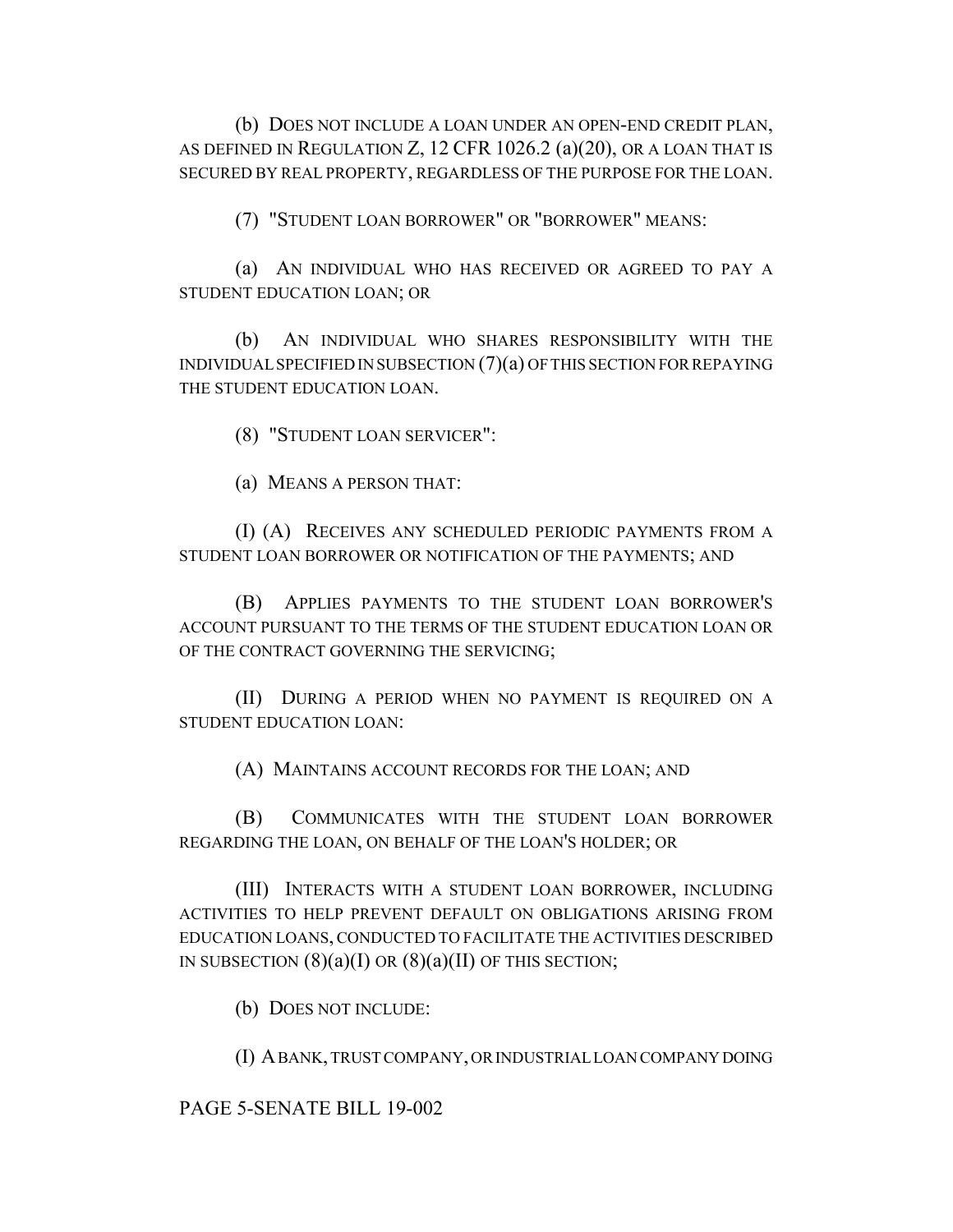BUSINESS UNDER THE AUTHORITY OF, OR IN ACCORDANCE WITH, A LICENSE, CERTIFICATE, OR CHARTER ISSUED BY THE UNITED STATES OR ANY STATE, DISTRICT, TERRITORY, OR COMMONWEALTH OF THE UNITED STATES THAT IS AUTHORIZED TO TRANSACT BUSINESS IN THIS STATE;

(II) A FEDERALLY CHARTERED SAVINGS AND LOAN ASSOCIATION, FEDERAL SAVINGS BANK, OR FEDERAL CREDIT UNION THAT IS AUTHORIZED TO TRANSACT BUSINESS IN THIS STATE;

(III) A SAVINGS AND LOAN ASSOCIATION, SAVINGS BANK, OR CREDIT UNION ORGANIZED UNDER THE LAWS OF THIS OR ANY OTHER STATE THAT IS AUTHORIZED TO TRANSACT BUSINESS IN THIS STATE;

(IV) A COLLECTION AGENCY, AS DEFINED IN SECTION 5-16-103 (3), THAT IS LICENSED PURSUANT TO SECTION 5-16-120 AND WHOSE STUDENT LOAN DEBT COLLECTION BUSINESS INVOLVES COLLECTING OR ATTEMPTING TO COLLECT ON DEFAULTED STUDENT LOANS; EXCEPT THAT A COLLECTION AGENCY THAT ALSO SERVICES NONDEFAULTED STUDENT LOANS AS PART OF ITS BUSINESS IS A STUDENT LOAN SERVICER. FOR THE PURPOSE OF THIS SUBSECTION (8)(b)(IV), "DEFAULTED STUDENT LOANS" MEANS FEDERAL STUDENT LOANS FOR WHICH NO PAYMENT HAS BEEN RECEIVED FOR TWO HUNDRED SEVENTY DAYS OR MORE OR PRIVATE STUDENT LOANS IN DEFAULT ACCORDING TO THE TERMS OF THE LOAN DOCUMENTS. THIS SUBSECTION (8)(b)(IV) DOES NOT EXEMPT A COLLECTION AGENCY FROM COMPLYING WITH THE REQUIREMENTS OF THE "COLORADO FAIR DEBT COLLECTION PRACTICES ACT", ARTICLE 16 OF THIS TITLE 5.

(V) AN AGENCY, INSTRUMENTALITY, OR POLITICAL SUBDIVISION OF THIS STATE, BUT ONLY TO THE EXTENT THAT SERVICING IS PERFORMED THROUGH SECTION 23-1-112 AND PURSUANT TO ARTICLE 3.1 OF TITLE 23. THIS SUBSECTION  $(8)(b)(V)$  DOES NOT EXEMPT A NONGOVERNMENTAL ENTITY THAT PERFORMS STUDENT LOAN SERVICING PURSUANT TO A CONTRACT WITH AN AGENCY, INSTRUMENTALITY, OR POLITICAL SUBDIVISION OF THE STATE.

**5-20-104. Student loan ombudsperson - report - fund - rules repeal.** (1) THE ADMINISTRATOR SHALL DESIGNATE, SUPPORT, AND MAINTAIN A STUDENT LOAN OMBUDSPERSON TO PROVIDE TIMELY ASSISTANCE TO STUDENT LOAN BORROWERS. THE STUDENT LOAN OMBUDSPERSON, IN CONSULTATION WITH THE ADMINISTRATOR, SHALL:

PAGE 6-SENATE BILL 19-002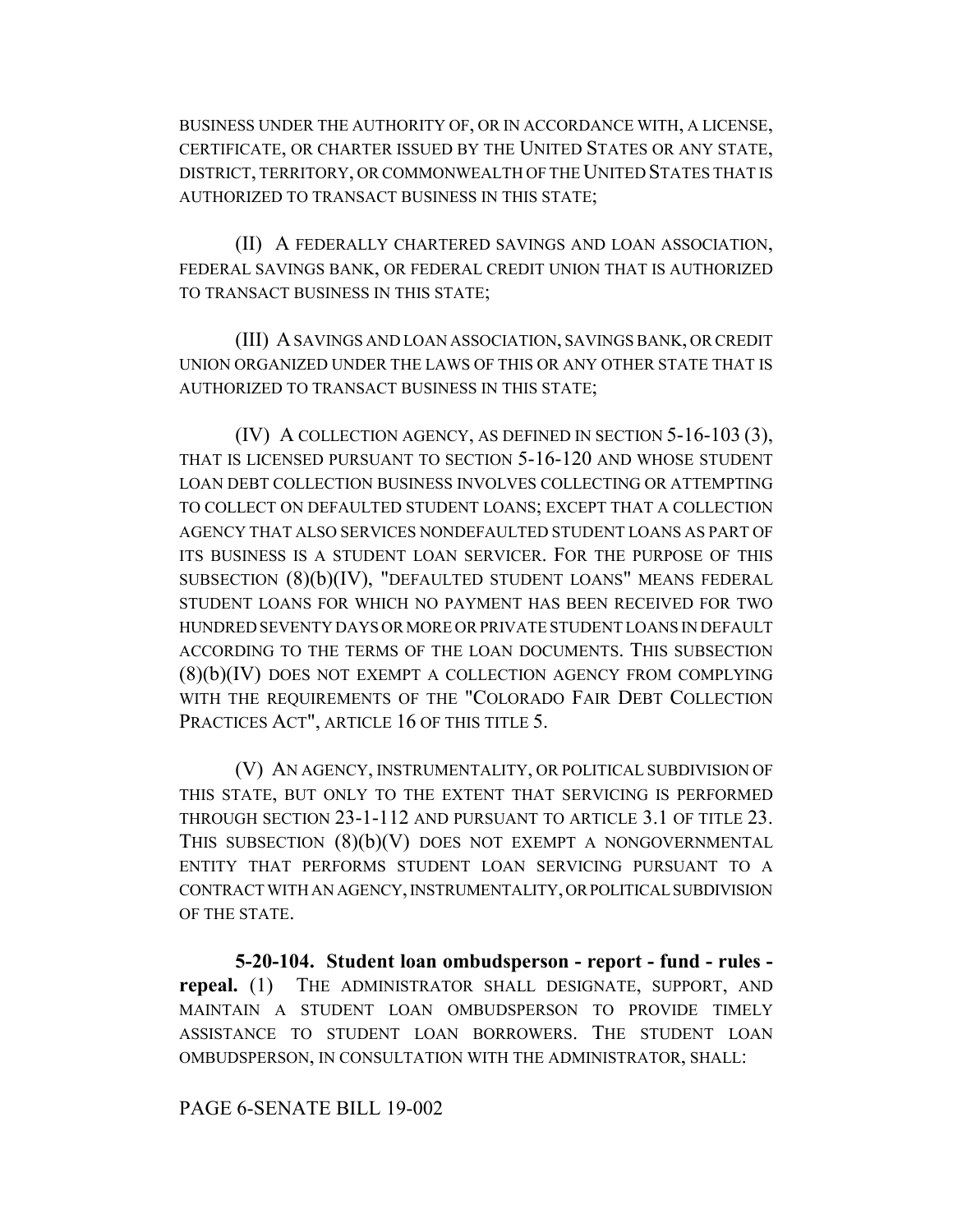(a) **Complaints.** RECEIVE, REVIEW, AND ATTEMPT TO RESOLVE COMPLAINTS FROM STUDENT LOAN BORROWERS, INCLUDING IN COLLABORATION WITH INSTITUTIONS OF HIGHER EDUCATION, STUDENT LOAN SERVICERS, AND ANY OTHER PARTICIPANTS IN STUDENT LOAN LENDING, INCLUDING ORIGINATORS SERVICING THEIR OWN STUDENT EDUCATION LOANS;

(b) **Data.** COMPILE AND ANALYZE DATA ON STUDENT LOAN BORROWER COMPLAINTS AS DESCRIBED IN SUBSECTION  $(1)(a)$  of this SECTION;

(c) **Assistance.** ASSIST STUDENT LOAN BORROWERS IN UNDERSTANDING THEIR RIGHTS AND RESPONSIBILITIES UNDER THE TERMS OF STUDENT EDUCATION LOANS;

(d) **Information.** PROVIDE INFORMATION TO THE PUBLIC, AGENCIES, LEGISLATORS, AND OTHERS REGARDING THE PROBLEMS AND CONCERNS OF STUDENT LOAN BORROWERS AND MAKE RECOMMENDATIONS FOR RESOLVING THOSE PROBLEMS AND CONCERNS;

(e) **Laws, rules, and policies.** ANALYZE AND MONITOR THE DEVELOPMENT AND IMPLEMENTATION OF FEDERAL, STATE, AND LOCAL LAWS, ORDINANCES, REGULATIONS, RULES, AND POLICIES RELATING TO STUDENT LOAN BORROWERS AND RECOMMEND ANY NECESSARY CHANGES;

(f) **Student loan history.** REVIEW THE COMPLETE STUDENT EDUCATION LOAN HISTORY FOR A STUDENT LOAN BORROWER WHO PROVIDES WRITTEN CONSENT FOR THE REVIEW;

(g) **Availability.** DISSEMINATE INFORMATION CONCERNING THE AVAILABILITY OF THE STUDENT LOAN OMBUDSPERSON TO ASSIST STUDENT LOAN BORROWERS AND POTENTIAL STUDENT LOAN BORROWERS, INCLUDING DISSEMINATING THE INFORMATION TO INSTITUTIONS OF HIGHER EDUCATION, STUDENT LOAN SERVICERS, AND ANY OTHER PARTICIPANTS IN STUDENT EDUCATION LOAN LENDING WITH ANY SERVICING CONCERNS;

(h) **Education course.** ESTABLISH AND MAINTAIN A STUDENT LOAN BORROWER EDUCATION COURSE WITHIN EXISTING RESOURCES THAT INCLUDES EDUCATIONAL PRESENTATIONS AND MATERIALS REGARDING STUDENT EDUCATION LOANS. THE COURSE MUST INCLUDE AT LEAST KEY

#### PAGE 7-SENATE BILL 19-002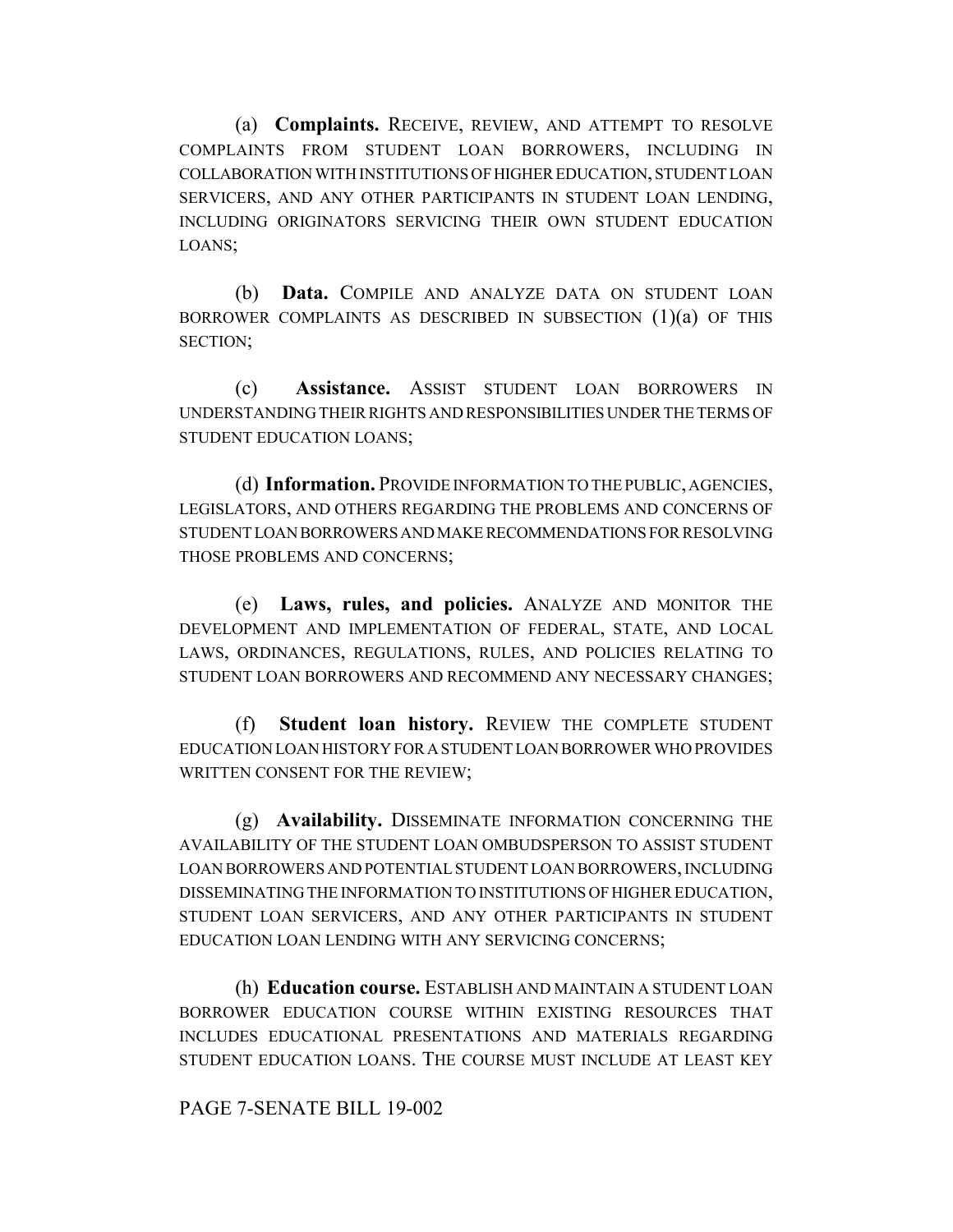LOAN TERMS, DOCUMENTATION REQUIREMENTS, MONTHLY PAYMENT OBLIGATIONS, INCOME-BASED REPAYMENT OPTIONS, LOAN FORGIVENESS, AND DISCLOSURE REQUIREMENTS.

(i) **Other actions.** TAKE ANY OTHER ACTIONS NECESSARY TO FULFILL THE DUTIES OF THE STUDENT LOAN OMBUDSPERSON AS SET FORTH IN THIS SECTION.

(2) (a) **Annual report.** THE ADMINISTRATOR SHALL SUBMIT A REPORT BY JANUARY 1 OF EACH YEAR TO THE COMMITTEES OF REFERENCE OF THE GENERAL ASSEMBLY HAVING JURISDICTION OVER EDUCATION, INSURANCE, AND FINANCIAL SERVICES MATTERS. THE REPORT MUST INCLUDE:

(I) **Implementation.** A DESCRIPTION OF ACTIONS TAKEN WITH RESPECT TO THE IMPLEMENTATION OF THIS SECTION;

(II) **Effectiveness.** AN ASSESSMENT OF THE OVERALL EFFECTIVENESS OF THE STUDENT LOAN OMBUDSPERSON; AND

(III) **Additional steps.** RECOMMENDATIONS REGARDING ADDITIONAL STEPS FOR THE ADMINISTRATOR TO GAIN REGULATORY CONTROL OVER LICENSING AND ENFORCEMENT WITH RESPECT TO STUDENT LOAN SERVICERS.

(b) THIS SUBSECTION (2) IS REPEALED, EFFECTIVE SEPTEMBER 1, 2023.

(3) **Student loan ombudsperson and student loan servicer licensing fund.** (a) THE STUDENT LOAN OMBUDSPERSON AND STUDENT LOAN SERVICER LICENSING FUND, REFERRED TO IN THIS SECTION AS THE "FUND", IS HEREBY CREATED IN THE STATE TREASURY. THE FUND CONSISTS OF LICENSING AND INVESTIGATION FEES COLLECTED PURSUANT TO SECTION 5-20-107, CIVIL PENALTIES COLLECTED PURSUANT TO SECTIONS 5-20-114 AND 5-20-117, ANY OTHER MONEY REQUIRED BY LAW TO BE DEPOSITED IN THE FUND, AND ANY OTHER MONEY THAT THE GENERAL ASSEMBLY MAY APPROPRIATE OR TRANSFER TO THE FUND.

(b) THE STATE TREASURER SHALL CREDIT ALL INTEREST AND INCOME DERIVED FROM THE DEPOSIT AND INVESTMENT OF MONEY IN THE FUND TO THE FUND.

PAGE 8-SENATE BILL 19-002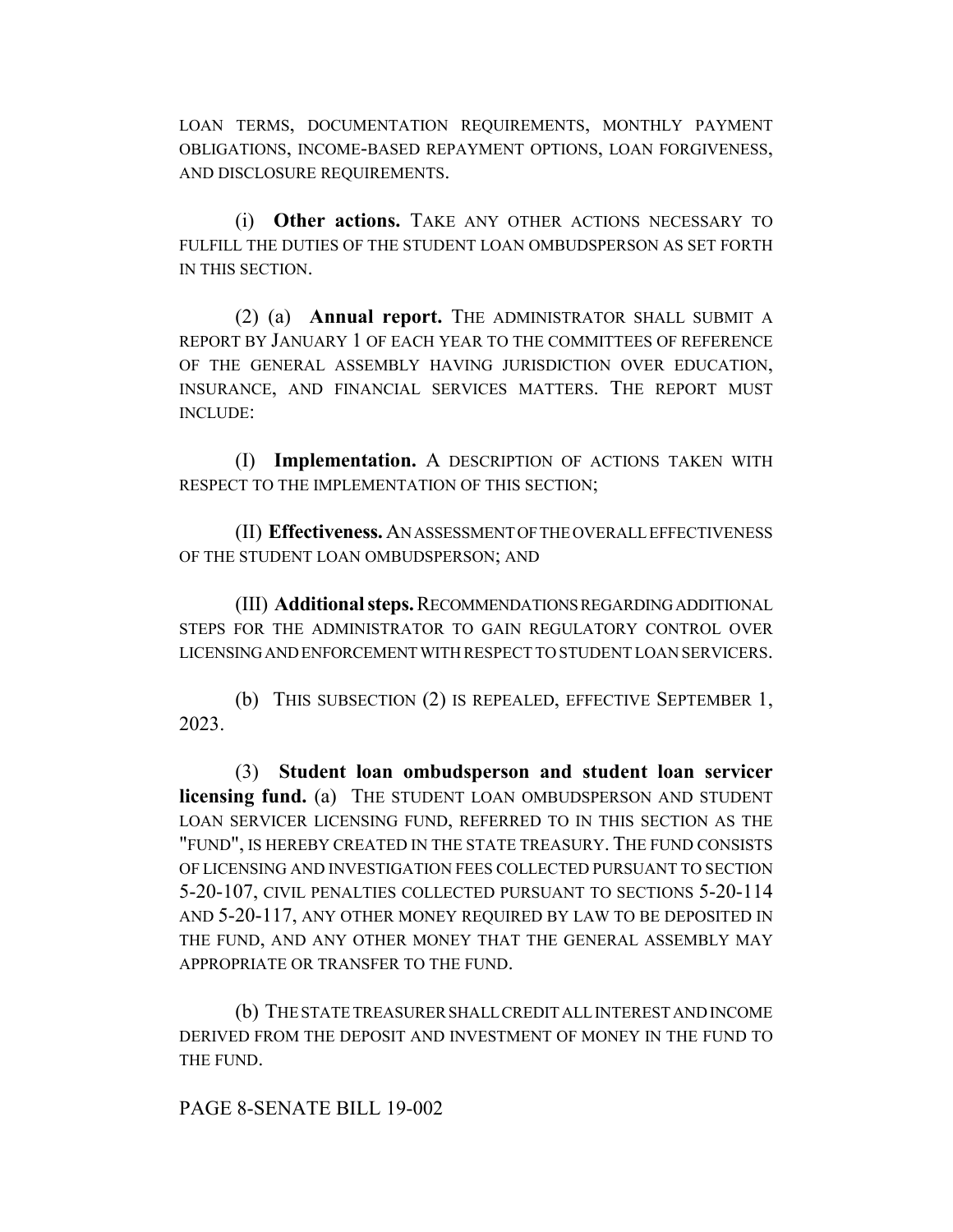(c) ALL MONEY HELD IN THE FUND IS CONTINUOUSLY APPROPRIATED TO THE DEPARTMENT OF LAW. THE ADMINISTRATOR SHALL EXPEND MONEY HELD IN THE FUND TO ADMINISTER THIS ARTICLE 20.

**5-20-105. License required.** ON OR AFTER JANUARY 31, 2020, A PERSON SHALL NOT ACT AS A STUDENT LOAN SERVICER, DIRECTLY OR INDIRECTLY, WITHOUT FIRST OBTAINING A STUDENT LOAN SERVICING LICENSE FROM THE ADMINISTRATOR PURSUANT TO THIS ARTICLE 20.

**5-20-106. Licensure of student loan servicers.** (1) **Automatic issuance of license for federal student loan servicing contractors.** (a) A PERSON SEEKING TO ACT WITHIN THIS STATE AS A STUDENT LOAN SERVICER IS EXEMPT FROM THE APPLICATION PROCEDURES DESCRIBED IN SUBSECTION (2) OF THIS SECTION UPON A DETERMINATION BY THE ADMINISTRATOR THAT THE PERSON IS A PARTY TO A CONTRACT AWARDED BY THE UNITED STATES SECRETARY OF EDUCATION UNDER 20 U.S.C. SEC. 1087f, AS AMENDED. THE ADMINISTRATOR SHALL PRESCRIBE THE PROCEDURE TO DOCUMENT ELIGIBILITY FOR THE EXEMPTION.

(b) **Automatic license.** WITH REGARD TO A PERSON DEEMED EXEMPT BY THIS SUBSECTION (1), THE ADMINISTRATOR SHALL:

(I) AUTOMATICALLY ISSUE A LICENSE UPON PAYMENT OF THE FEES REQUIRED BY SECTION  $5-20-107$  (1)(a);

(II) AUTOMATICALLY ISSUE A RENEWAL LICENSE UPON PAYMENT OF THE FEES REQUIRED BY SECTION  $5-20-107$  (1)(b); AND

(III) DEEM THE PERSON TO HAVE MET ALL REQUIREMENTS SET FORTH IN SUBSECTION (2) OF THIS SECTION.

(c) **Procedural exemptions.** A PERSON ISSUED A LICENSE PURSUANT TO THIS SUBSECTION (1) IS EXEMPT FROM SUBSECTIONS (3) TO (9) AND (11) OF THIS SECTION. A PERSON ISSUED A LICENSE PURSUANT TO THIS SUBSECTION (1) SHALL COMPLY WITH THE RECORD REQUIREMENTS IN SUBSECTION (10) OF THIS SECTION EXCEPT TO THE EXTENT THAT THE REQUIREMENTS ARE INCONSISTENT WITH FEDERAL LAW.

(d) **Notice.** A PERSON ISSUED A LICENSE PURSUANT TO THIS SUBSECTION (1) SHALL PROVIDE THE ADMINISTRATOR WITH WRITTEN NOTICE

## PAGE 9-SENATE BILL 19-002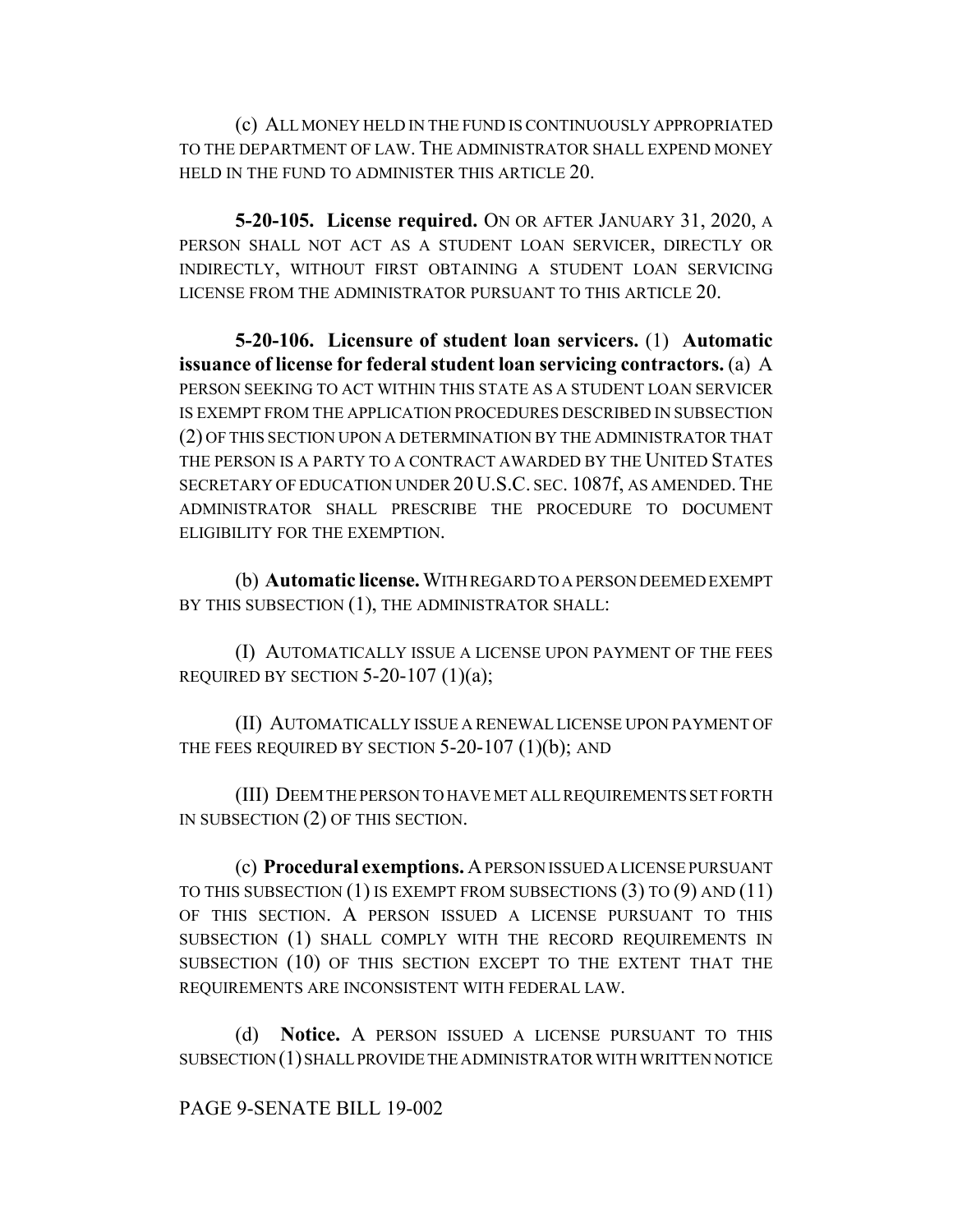WITHIN SEVEN DAYS AFTER NOTIFICATION OF THE EXPIRATION, REVOCATION, OR TERMINATION OF ANY CONTRACT AWARDED BY THE UNITED STATES SECRETARY OF EDUCATION UNDER 20 U.S.C. SEC. 1087f. THE PERSON HAS THIRTY DAYS AFTER NOTIFICATION TO SATISFY ALL REQUIREMENTS ESTABLISHED UNDER SUBSECTION (2) OF THIS SECTION IN ORDER TO CONTINUE TO ACT WITHIN THIS STATE AS A STUDENT LOAN SERVICER. AT THE EXPIRATION OF THE THIRTY-DAY PERIOD, IF THE PERSON SEEKING TO ACT WITHIN THIS STATE AS A STUDENT LOAN SERVICER HAS NOT SATISFIED THE REQUIREMENTS OF SUBSECTION (2) OF THIS SECTION, THE ADMINISTRATOR SHALL SUMMARILY SUSPEND ANY LICENSE GRANTED TO THE PERSON UNDER THIS SECTION IN ACCORDANCE WITH SECTION 24-4-104 (4); EXCEPT THAT THE FULL INVESTIGATION REQUIREMENT SPECIFIED IN SECTION 24-4-104  $(4)(a)$  DOES NOT APPLY.

(e) **Preservation of authorities.** WITH RESPECT TO STUDENT LOAN SERVICING NOT CONDUCTED PURSUANT TO A CONTRACT AWARDED BY THE UNITED STATES SECRETARY OF EDUCATION UNDER 20 U.S.C. SEC. 1087f, NOTHING IN THIS SECTION PREVENTS THE ADMINISTRATOR FROM ISSUING, OR FILING A CIVIL ACTION FOR, AN ORDER TO TEMPORARILY OR PERMANENTLY PROHIBIT OR BAR ANY PERSON FROM ACTING AS A STUDENT LOAN SERVICER OR VIOLATING APPLICABLE LAW.

(2) **Other student loan servicers.** (a) A PERSON SEEKING TO ACT WITHIN THIS STATE AS A STUDENT LOAN SERVICER, OTHER THAN A PERSON DEEMED EXEMPT BY THE ADMINISTRATOR PURSUANT TO SUBSECTION (1) OF THIS SECTION, MUST APPLY TO THE ADMINISTRATOR FOR AN INITIAL LICENSE IN THE FORM THE ADMINISTRATOR PRESCRIBES. THE APPLICATION MUST BE ACCOMPANIED BY:

(I) A FINANCIAL STATEMENT PREPARED BY A CERTIFIED PUBLIC ACCOUNTANT OR A PUBLIC ACCOUNTANT, A GENERAL PARTNER IF THE APPLICANT IS A PARTNERSHIP, A CORPORATE OFFICER IF THE APPLICANT IS A CORPORATION, OR A MEMBER DULY AUTHORIZED TO EXECUTE FINANCIAL STATEMENTS IF THE APPLICANT IS A LIMITED LIABILITY COMPANY OR ASSOCIATION;

(II) INFORMATION REGARDING THE HISTORY OF CRIMINAL CONVICTIONS OF THE FOLLOWING:

(A) THE APPLICANT;

## PAGE 10-SENATE BILL 19-002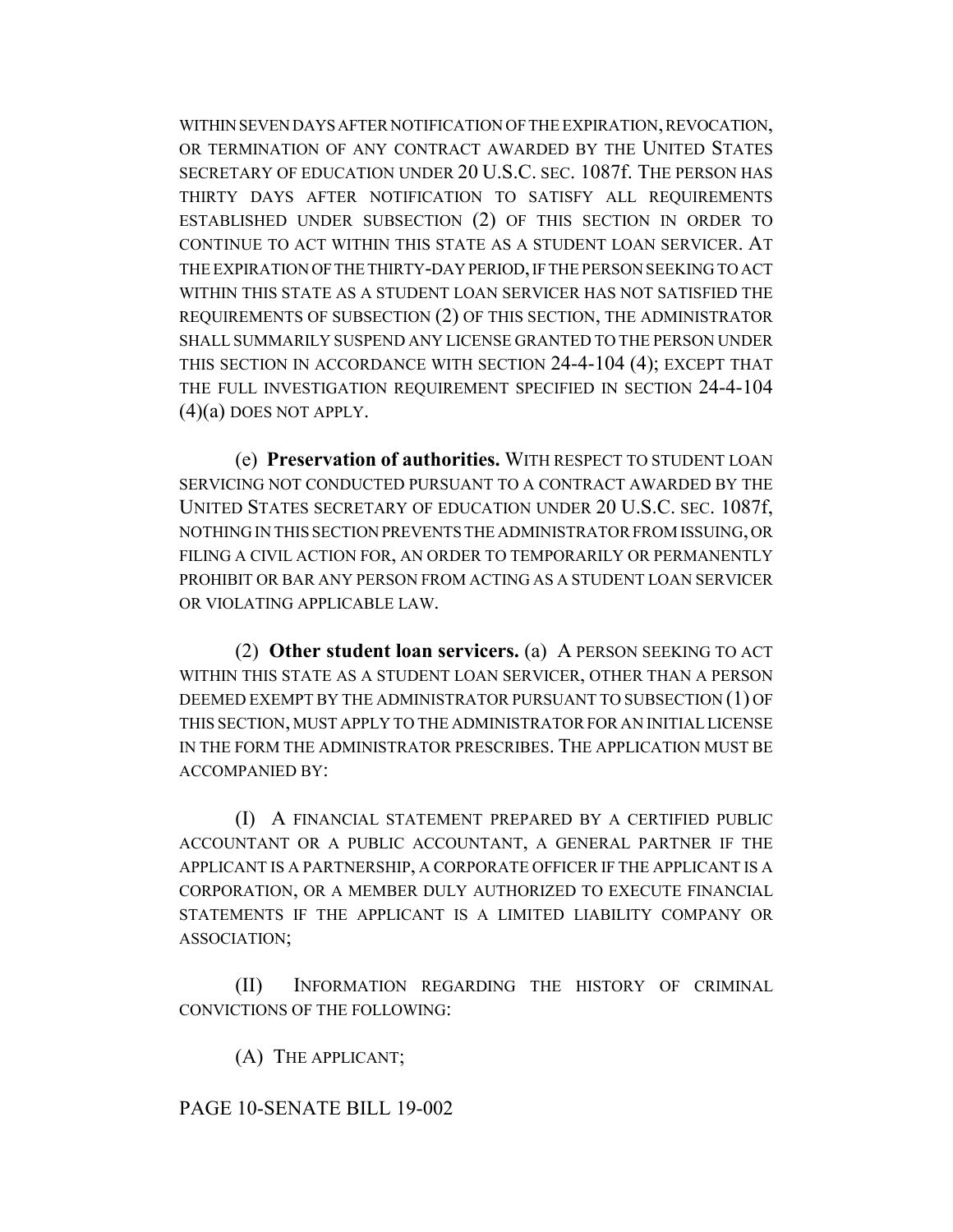(B) PARTNERS OF THE APPLICANT, IF THE APPLICANT IS IN A PARTNERSHIP;

(C) MEMBERS OF THE APPLICANT, IF THE APPLICANT IS A LIMITED LIABILITY COMPANY OR ASSOCIATION; OR

(D) OFFICERS, DIRECTORS, AND PRINCIPAL EMPLOYEES OF THE APPLICANT, IF THE APPLICANT IS A CORPORATION.

(b) THE INFORMATION SUBMITTED PURSUANT TO SUBSECTION  $(2)(a)(II)$  OF THIS SECTION MUST BE SUFFICIENT, AS DETERMINED BY THE ADMINISTRATOR, TO MAKE THE FINDINGS REQUIRED UNDER THIS SECTION.

(3) **Investigation of applicant.** (a) UPON THE FILING OF AN APPLICATION FOR AN INITIAL LICENSE AND THE PAYMENT OF THE FEES FOR LICENSING AND INVESTIGATION PURSUANT TO SECTION 5-20-107, THE ADMINISTRATOR SHALL INVESTIGATE THE FINANCIAL CONDITION AND RESPONSIBILITY, FINANCIAL AND BUSINESS EXPERIENCE, CHARACTER, AND GENERAL FITNESS OF THE APPLICANT.

(b) THE ADMINISTRATOR MAY ISSUE A LICENSE PURSUANT TO THIS SECTION IF THE ADMINISTRATOR FINDS THAT:

(I) THE APPLICANT'S FINANCIAL CONDITION IS SOUND;

(II) THE APPLICANT'S BUSINESS WILL BE CONDUCTED HONESTLY, FAIRLY, EQUITABLY, CAREFULLY, AND EFFICIENTLY WITHIN THE PURPOSES AND INTENT OF THIS ARTICLE 20 AND IN A MANNER COMMANDING THE CONFIDENCE AND TRUST OF THE COMMUNITY;

(III) IF THE APPLICANT IS:

(A) AN INDIVIDUAL, THE INDIVIDUAL IS IN ALL RESPECTS PROPERLY QUALIFIED AND OF GOOD CHARACTER;

(B) A PARTNERSHIP, EACH PARTNER IS IN ALL RESPECTS PROPERLY QUALIFIED AND OF GOOD CHARACTER;

(C) A LIMITED LIABILITY COMPANY OR ASSOCIATION, EACH MEMBER IS IN ALL RESPECTS PROPERLY QUALIFIED AND OF GOOD CHARACTER; OR

## PAGE 11-SENATE BILL 19-002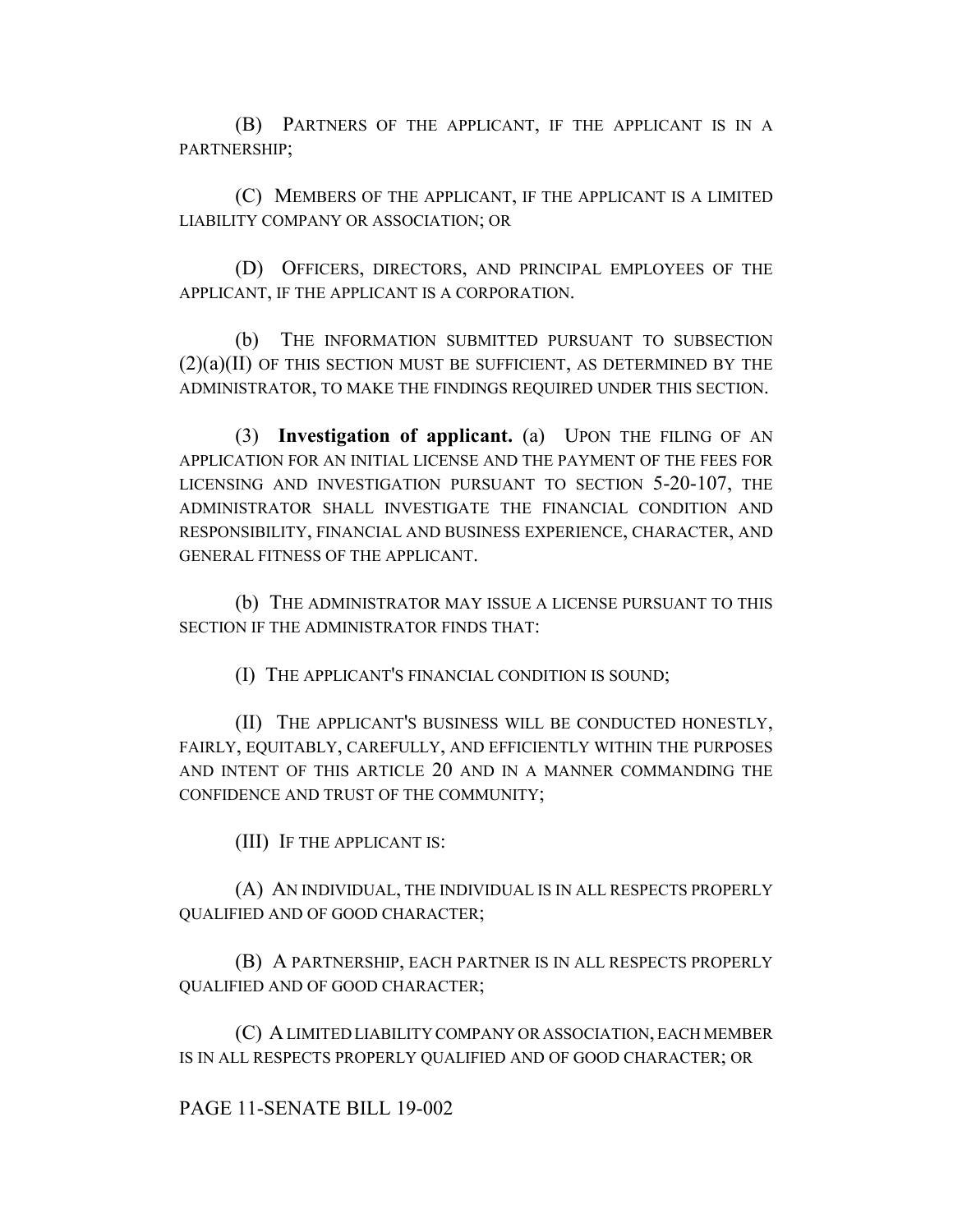(D) A CORPORATION, THE PRESIDENT, CHAIR OF THE EXECUTIVE COMMITTEE, SENIOR OFFICER RESPONSIBLE FOR THE CORPORATION'S BUSINESS, CHIEF FINANCIAL OFFICER OR ANY OTHER PERSON WHO PERFORMS SIMILAR FUNCTIONS AS DETERMINED BY THE ADMINISTRATOR, EACH DIRECTOR, EACH TRUSTEE, AND EACH SHAREHOLDER OWNING TEN PERCENT OR MORE OF EACH CLASS OF THE SECURITIES OF THE CORPORATION ARE IN ALL RESPECTS PROPERLY QUALIFIED AND OF GOOD CHARACTER;

(IV) NO PERSON ACTING ON BEHALF OF THE APPLICANT KNOWINGLY HAS MADE AN INCORRECT STATEMENT OF A MATERIAL FACT IN THE APPLICATION OR IN ANY REPORT OR STATEMENT MADE PURSUANT TO THIS ARTICLE 20; AND

(V) THE APPLICANT HAS MET ANY OTHER REQUIREMENTS AS DETERMINED BY THE ADMINISTRATOR.

(4) **License expiration.** A LICENSE ISSUED PURSUANT TO THIS SECTION EXPIRES EACH JANUARY 31 UNLESS RENEWED OR EARLIER SURRENDERED, SUSPENDED, OR REVOKED PURSUANT TO THIS ARTICLE 20.NO LATER THAN FIFTEEN DAYS AFTER A LICENSEE CEASES TO ENGAGE IN THE BUSINESS OF SERVICING IN THIS STATE FOR ANY REASON, INCLUDING A BUSINESS DECISION TO TERMINATE OPERATIONS IN THIS STATE, LICENSE REVOCATION, BANKRUPTCY, OR VOLUNTARY DISSOLUTION, THE LICENSEE SHALL PROVIDE WRITTEN NOTICE OF SURRENDER TO THE ADMINISTRATOR AND SHALL SURRENDER TO THE ADMINISTRATOR ITS LICENSE FOR EACH LOCATION IN WHICH THE LICENSEE HAS CEASED TO ENGAGE IN SERVICING. THE WRITTEN NOTICE OF SURRENDER MUST IDENTIFY THE LOCATION WHERE THE RECORDS OF THE LICENSEE WILL BE STORED AND THE NAME, ADDRESS, AND TELEPHONE NUMBER OF A PERSON AUTHORIZED TO PROVIDE ACCESS TO THE RECORDS. THE SURRENDER OF A LICENSE DOES NOT REDUCE OR ELIMINATE THE LICENSEE'S CIVIL OR CRIMINAL LIABILITY ARISING FROM ACTS OR OMISSIONS OCCURRING BEFORE THE SURRENDER OF THE LICENSE, INCLUDING ANY ADMINISTRATIVE ACTIONS UNDERTAKEN BY THE ADMINISTRATOR TO REVOKE OR SUSPEND A LICENSE, ASSESS A CIVIL PENALTY, ORDER RESTITUTION, OR EXERCISE ANY OTHER AUTHORITY PROVIDED TO THE ADMINISTRATOR.

(5) **License renewal.** (a) A LICENSE ISSUED PURSUANT TO THIS SECTION MAY BE RENEWED FOR THE ENSUING TWELVE-MONTH PERIOD UPON THE FILING OF AN APPLICATION CONTAINING ALL REQUIRED RECORDS AND

#### PAGE 12-SENATE BILL 19-002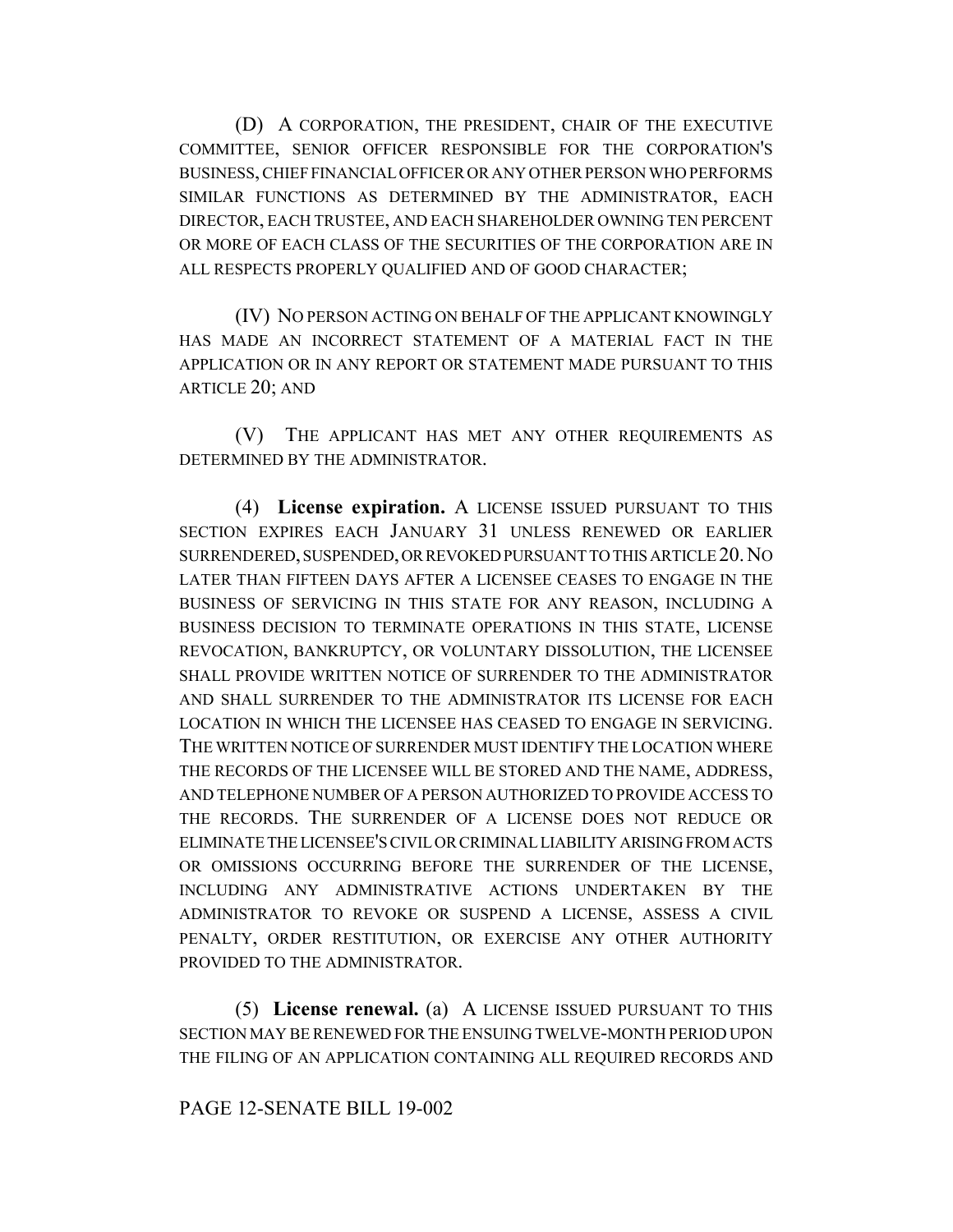FEES, INCLUDING RENEWAL FEES AS ESTABLISHED BY THE ADMINISTRATOR IN ACCORDANCE WITH SECTION 5-20-107. A RENEWAL APPLICATION MUST BE FILED ON OR BEFORE JANUARY 31 OF THE YEAR IN WHICH THE LICENSE EXPIRES. THE ADMINISTRATOR MAY ESTABLISH A LATE FEE FOR ANY RENEWAL APPLICATIONS SUBMITTED AFTER JANUARY 31.

(b) IF AN APPLICATION FOR A RENEWAL LICENSE HAS BEEN FILED WITH THE ADMINISTRATOR ON OR BEFORE THE DATE THE LICENSE EXPIRES, THE LICENSE SOUGHT TO BE RENEWED CONTINUES IN EFFECT UNTIL THE ISSUANCE BY THE ADMINISTRATOR OF THE RENEWAL LICENSE APPLIED FOR OR UNTIL THE ADMINISTRATOR HAS NOTIFIED THE LICENSEE IN WRITING OF THE ADMINISTRATOR'S REFUSAL TO ISSUE THE RENEWAL LICENSE TOGETHER WITH THE GROUNDS UPON WHICH THE REFUSAL IS BASED.

(c) THE ADMINISTRATOR MAY REFUSE TO ISSUE A RENEWAL LICENSE ON ANY GROUND ON WHICH THE ADMINISTRATOR MAY REFUSE TO ISSUE AN INITIAL LICENSE.

(6) **Dishonored check.** IF A CHECK FILED WITH THE ADMINISTRATOR TO PAY A LICENSE, INVESTIGATION, OR RENEWAL FEE UNDER THIS SECTION IS DISHONORED, THE ADMINISTRATOR SHALL SUMMARILY SUSPEND THE LICENSE OR THE RENEWAL LICENSE THAT HAS BEEN ISSUED BUT IS NOT YET EFFECTIVE IN ACCORDANCE WITH SECTION 24-4-104 (4); EXCEPT THAT THE FULL INVESTIGATION REQUIREMENT SPECIFIED IN SECTION 24-4-104 (4)(a) DOES NOT APPLY.THE ADMINISTRATOR SHALL GIVE THE LICENSEE NOTICE OF THE SUMMARY SUSPENSION PENDING PROCEEDINGS FOR REVOCATION OR REFUSAL TO RENEW AND AN OPPORTUNITY FOR A HEARING ON THE ACTIONS IN ACCORDANCE WITH SECTION 5-20-113.

(7) **Update application information.** AN APPLICANT OR LICENSEE UNDER THIS SECTION SHALL NOTIFY THE ADMINISTRATOR, IN WRITING, OF ANY CHANGE IN THE INFORMATION PROVIDED IN ITS INITIAL APPLICATION FOR A LICENSE OR ITS MOST RECENT RENEWAL APPLICATION FOR A LICENSE, AS APPLICABLE, NOT LATER THAN TEN BUSINESS DAYS AFTER THE OCCURRENCE OF THE EVENT THAT RESULTS IN THE CHANGE.

(8) **Incomplete application.** THE ADMINISTRATOR MAY CONSIDER AN APPLICATION FOR A LICENSE UNDER THIS SECTION ABANDONED IF THE APPLICANT FAILS TO RESPOND TO ANY REQUEST FOR INFORMATION REQUIRED UNDER THIS ARTICLE 20 OR ANY RULES ADOPTED PURSUANT TO THIS ARTICLE

## PAGE 13-SENATE BILL 19-002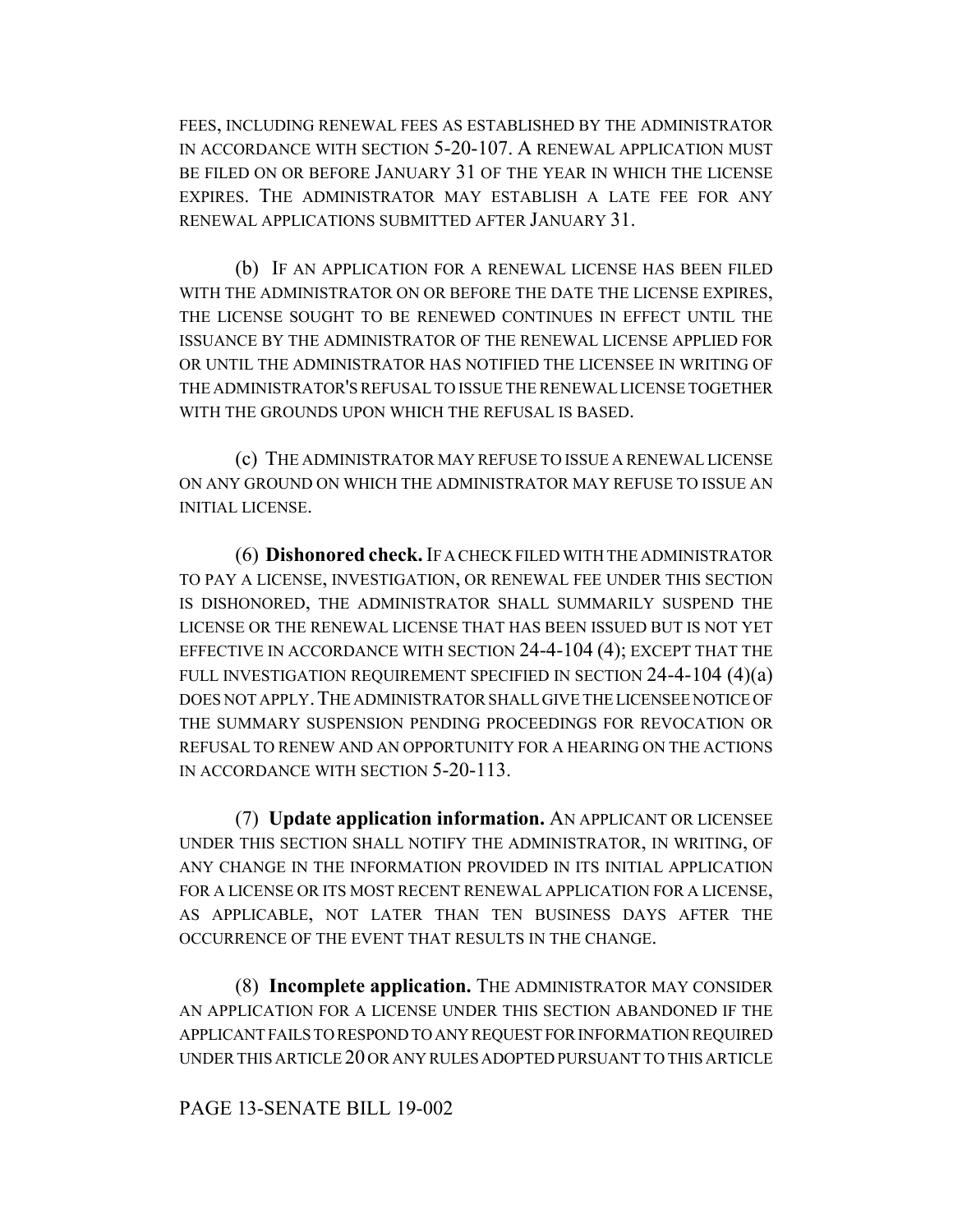20, AS LONG AS THE ADMINISTRATOR NOTIFIES THE APPLICANT, IN WRITING, THAT THE APPLICATION WILL BE CONSIDERED ABANDONED IF THE APPLICANT FAILS TO SUBMIT THE INFORMATION WITHIN SIXTY DAYS AFTER THE DATE ON WHICH THE REQUEST FOR INFORMATION WAS MADE. ABANDONMENT OF AN APPLICATION PURSUANT TO THIS SUBSECTION (8) DOES NOT PRECLUDE THE APPLICANT FROM SUBMITTING A NEW APPLICATION FOR A LICENSE UNDER THIS ARTICLE 20.

(9) **Change of license notification.** A LICENSEE UNDER THIS SECTION SHALL NOT ACT WITHIN THIS STATE AS A STUDENT LOAN SERVICER UNDER ANY NAME OR AT ANY PLACE OF BUSINESS OTHER THAN THOSE NAMED IN THE LICENSE. A LICENSEE SHALL GIVE PRIOR WRITTEN NOTICE TO THE ADMINISTRATOR OF A CHANGE OF BUSINESS LOCATION. A LICENSEE SHALL NOT OPERATE MORE THAN ONE PLACE OF BUSINESS UNDER THE SAME LICENSE, BUT THE ADMINISTRATOR MAY ISSUE MORE THAN ONE LICENSE TO A LICENSEE THAT COMPLIES WITH THIS ARTICLE 20 AS TO EACH LICENSE. A LICENSE IS NOT TRANSFERABLE OR ASSIGNABLE.

(10) **Records retention - records request.** A STUDENT LOAN SERVICER SHALL MAINTAIN ADEQUATE RECORDS OF EACH STUDENT EDUCATION LOAN TRANSACTION FOR NOT LESS THAN TWO YEARS AFTER THE FINAL PAYMENT ON THE STUDENT EDUCATION LOAN OR THE ASSIGNMENT OF THE STUDENT EDUCATION LOAN, WHICHEVER OCCURS FIRST, OR EXCEPT AS OTHERWISE REQUIRED BY FEDERAL LAW, A FEDERAL STUDENT EDUCATION LOAN AGREEMENT, OR A CONTRACT BETWEEN THE FEDERAL GOVERNMENT AND A LICENSEE.UPON REQUEST BY THE ADMINISTRATOR, A STUDENT LOAN SERVICER SHALL MAKE THE RECORDS AVAILABLE OR SHALL SEND THE RECORDS TO THE ADMINISTRATOR BY REGISTERED OR CERTIFIED MAIL, RETURN RECEIPT REQUESTED, OR BY ANY EXPRESS DELIVERY CARRIER THAT PROVIDES A DATED DELIVERY RECEIPT, NOT LATER THAN FIVE BUSINESS DAYS AFTER REQUESTED BY THE ADMINISTRATOR. UPON A LICENSEE'S REQUEST, THE ADMINISTRATOR MAY GRANT THE LICENSEE ADDITIONAL TIME TO MAKE THE RECORDS AVAILABLE OR TO SEND THE RECORDS TO THE ADMINISTRATOR.

(11) **License suspension and revocation - refusal to renew.** (a) THE ADMINISTRATOR MAY SUSPEND, REVOKE, ANNUL, LIMIT, MODIFY, OR REFUSE TO RENEW A LICENSE ISSUED PURSUANT TO SUBSECTION (2) OF THIS SECTION OR TAKE ANY OTHER ACTION IN ACCORDANCE WITH THIS ARTICLE 20 IF THE ADMINISTRATOR FINDS ONE OR MORE OF THE FOLLOWING:

#### PAGE 14-SENATE BILL 19-002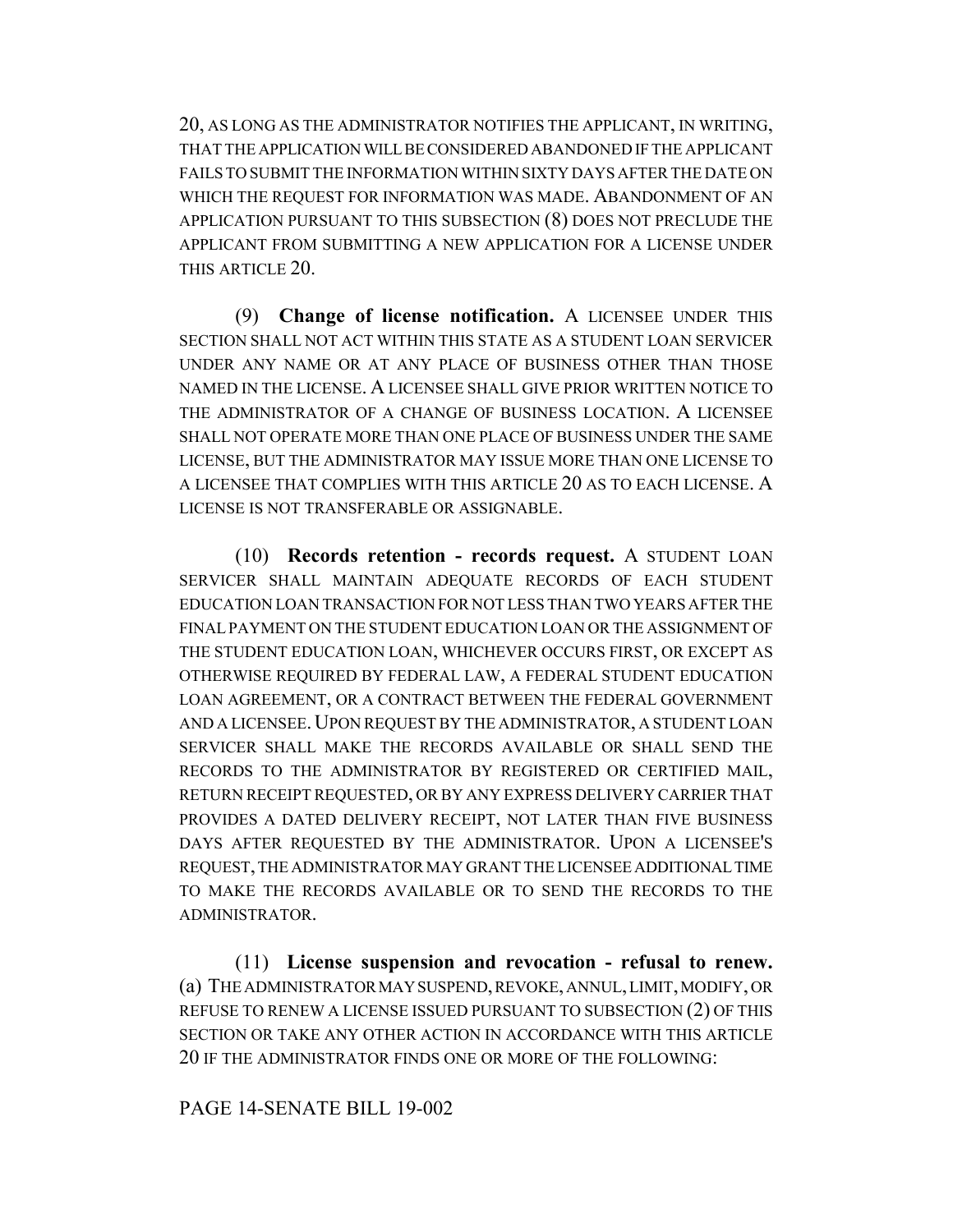(I) THE LICENSEE HAS VIOLATED ANY PROVISION OF THIS ARTICLE 20 OR ANY RULE LAWFULLY ADOPTED OR ORDER LAWFULLY ISSUED PURSUANT TO AND WITHIN THE AUTHORITY OF THIS ARTICLE 20; OR

(II) ANY FACT OR CONDITION EXISTS THAT, IF IT HAD EXISTED AT THE TIME OF THE ORIGINAL APPLICATION FOR THE LICENSE, CLEARLY WOULD HAVE WARRANTED A DENIAL OF THE LICENSE.

(b) AN ABATEMENT OF THE LICENSE FEE MAY NOT BE MADE IF THE LICENSE IS SURRENDERED, REVOKED, OR SUSPENDED.

**5-20-107. License and investigation fees.** (1) A PERSON APPLYING FOR LICENSURE UNDER SECTION 5-20-106 (1) OR (2) SHALL PAY THE FOLLOWING NONREFUNDABLE FEES ESTABLISHED BY THE ADMINISTRATOR:

(a) INITIAL LICENSE FEE OF AT LEAST ONE THOUSAND DOLLARS;

(b) ANNUAL RENEWAL FEE OF AT LEAST ONE THOUSAND DOLLARS; AND

(c) INVESTIGATION FEE.

(2) THE ADMINISTRATOR SHALL DETERMINE THE AMOUNT OF THE FEES REQUIRED IN THIS SECTION AND MAY PERIODICALLY REDUCE OR INCREASE THE AMOUNT OF ONE OR MORE OF THE FEES IF NECESSARY PURSUANT TO SECTION 24-75-402 (3) AND (4), TO REDUCE THE UNCOMMITTED RESERVES OF THE FUND CREATED IN SECTION 5-20-104 (3). THE FUND IS SUBJECT TO THE MAXIMUM RESERVE ESTABLISHED IN SECTION 24-75-402.

**5-20-108. Affirmative acts required of student loan servicers definitions.** (1) EXCEPT AS OTHERWISE PROVIDED IN FEDERAL LAW, FEDERAL STUDENT EDUCATION LOAN AGREEMENTS, OR A CONTRACT BETWEEN THE FEDERAL GOVERNMENT AND A STUDENT LOAN SERVICER, A STUDENT LOAN SERVICER SHALL TAKE THE ACTIONS SPECIFIED IN THIS SECTION.

(2) (a) A STUDENT LOAN SERVICER SHALL RESPOND TO A WRITTEN INQUIRY FROM A STUDENT LOAN BORROWER, THE REPRESENTATIVE OF A STUDENT LOAN BORROWER, OR THE STUDENT LOAN OMBUDSPERSON WITHIN

PAGE 15-SENATE BILL 19-002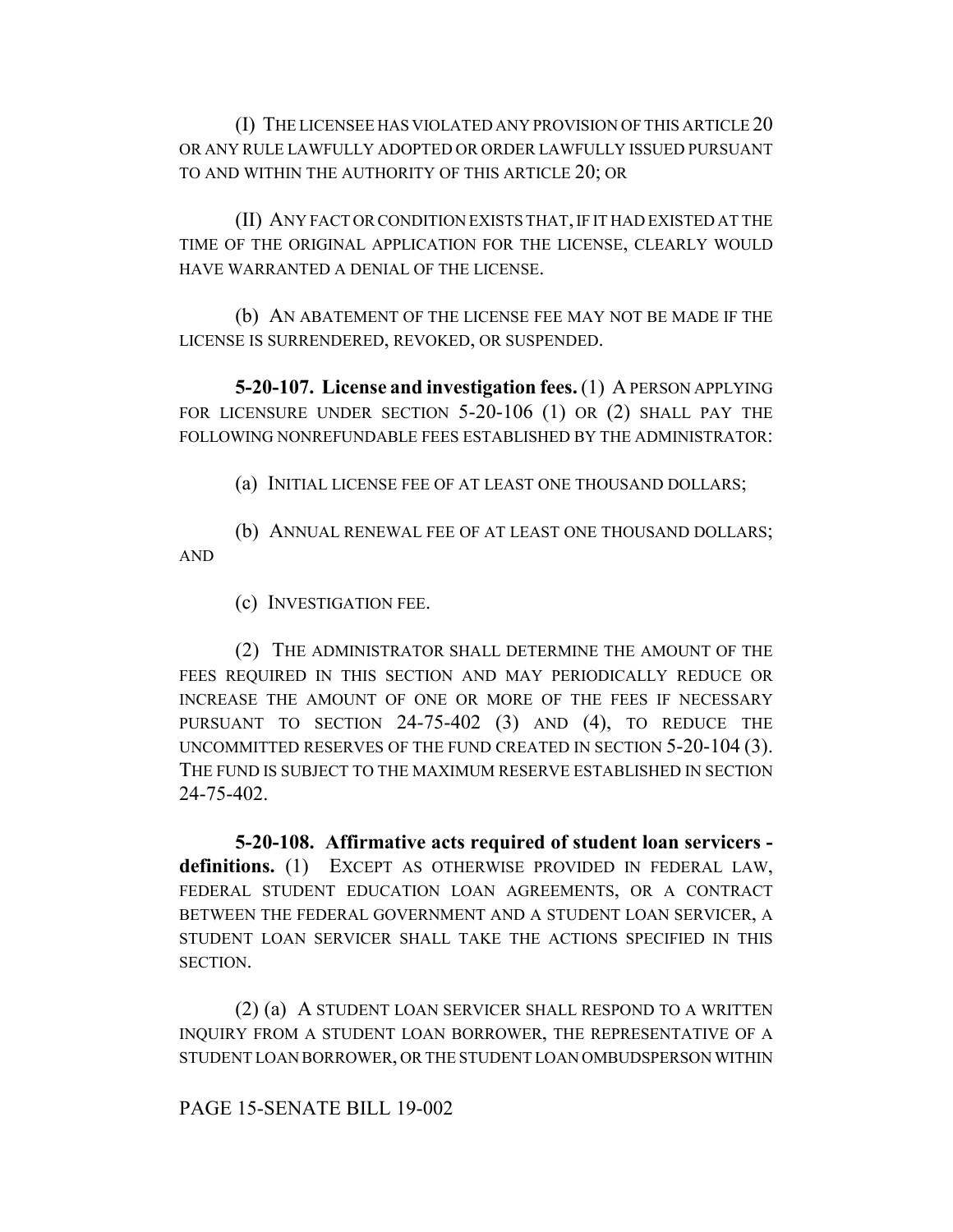TEN BUSINESS DAYS AFTER RECEIPT OF THE REQUEST AND, WITHIN THIRTY BUSINESS DAYS AFTER RECEIPT OF THE REQUEST, PROVIDE INFORMATION RELATING TO THE REQUEST AND, IF APPLICABLE, THE ACTION THE STUDENT LOAN SERVICER WILL TAKE TO CORRECT THE ACCOUNT OR AN EXPLANATION FOR THE STUDENT LOAN SERVICER'S POSITION THAT THE BORROWER'S ACCOUNT IS CORRECT.

(b) THE THIRTY-DAY PERIOD DESCRIBED IN SUBSECTION (2)(a) OF THIS SECTION MAY BE EXTENDED FOR NOT MORE THAN FIFTEEN DAYS IF, BEFORE THE END OF THE THIRTY-DAY PERIOD, THE STUDENT LOAN SERVICER NOTIFIES THE BORROWER, THE BORROWER'S REPRESENTATIVE, OR THE OMBUDSPERSON, AS APPLICABLE, OF THE EXTENSION AND THE REASONS FOR THE DELAY IN RESPONDING.

(c) AFTER RECEIPT OF A WRITTEN REQUEST RELATED TO A DISPUTE ON A BORROWER'S PAYMENT ON A STUDENT EDUCATION LOAN, A STUDENT LOAN SERVICER SHALL NOT, FOR THE SIXTY DAYS FOLLOWING RECEIPT, FURNISH ADVERSE INFORMATION TO A CONSUMER REPORTING AGENCY REGARDING A PAYMENT THAT IS THE SUBJECT OF THE WRITTEN INQUIRY.

(3) (a) EXCEPT AS PROVIDED IN FEDERAL LAW OR REQUIRED BY A STUDENT LOAN AGREEMENT, A STUDENT LOAN SERVICER SHALL INQUIRE OF A BORROWER HOW TO APPLY AN OVERPAYMENT TO A STUDENT EDUCATION LOAN. A BORROWER'S DIRECTION ON HOW TO APPLY AN OVERPAYMENT TO A STUDENT EDUCATION LOAN STAYS IN EFFECT FOR ANY FUTURE OVERPAYMENTS DURING THE TERM OF A STUDENT EDUCATION LOAN UNTIL THE BORROWER PROVIDES DIFFERENT DIRECTIONS.

(b) FOR PURPOSES OF THIS SUBSECTION (3), "OVERPAYMENT" MEANS A PAYMENT ON A STUDENT EDUCATION LOAN IN EXCESS OF THE MONTHLY AMOUNT DUE FROM A BORROWER ON A STUDENT EDUCATION LOAN, ALSO COMMONLY REFERRED TO AS A PREPAYMENT.

(4) (a) A STUDENT LOAN SERVICER SHALL APPLY PARTIAL PAYMENTS IN A MANNER THAT MINIMIZES LATE FEES AND NEGATIVE CREDIT REPORTING. WHERE LOANS ON A BORROWER'S STUDENT LOAN ACCOUNT HAVE AN EQUAL LEVEL OF DELINQUENCY, A STUDENT LOAN SERVICER SHALL APPLY PARTIAL PAYMENTS TO SATISFY AS MANY INDIVIDUAL LOAN PAYMENTS AS POSSIBLE ON A BORROWER'S ACCOUNT.

## PAGE 16-SENATE BILL 19-002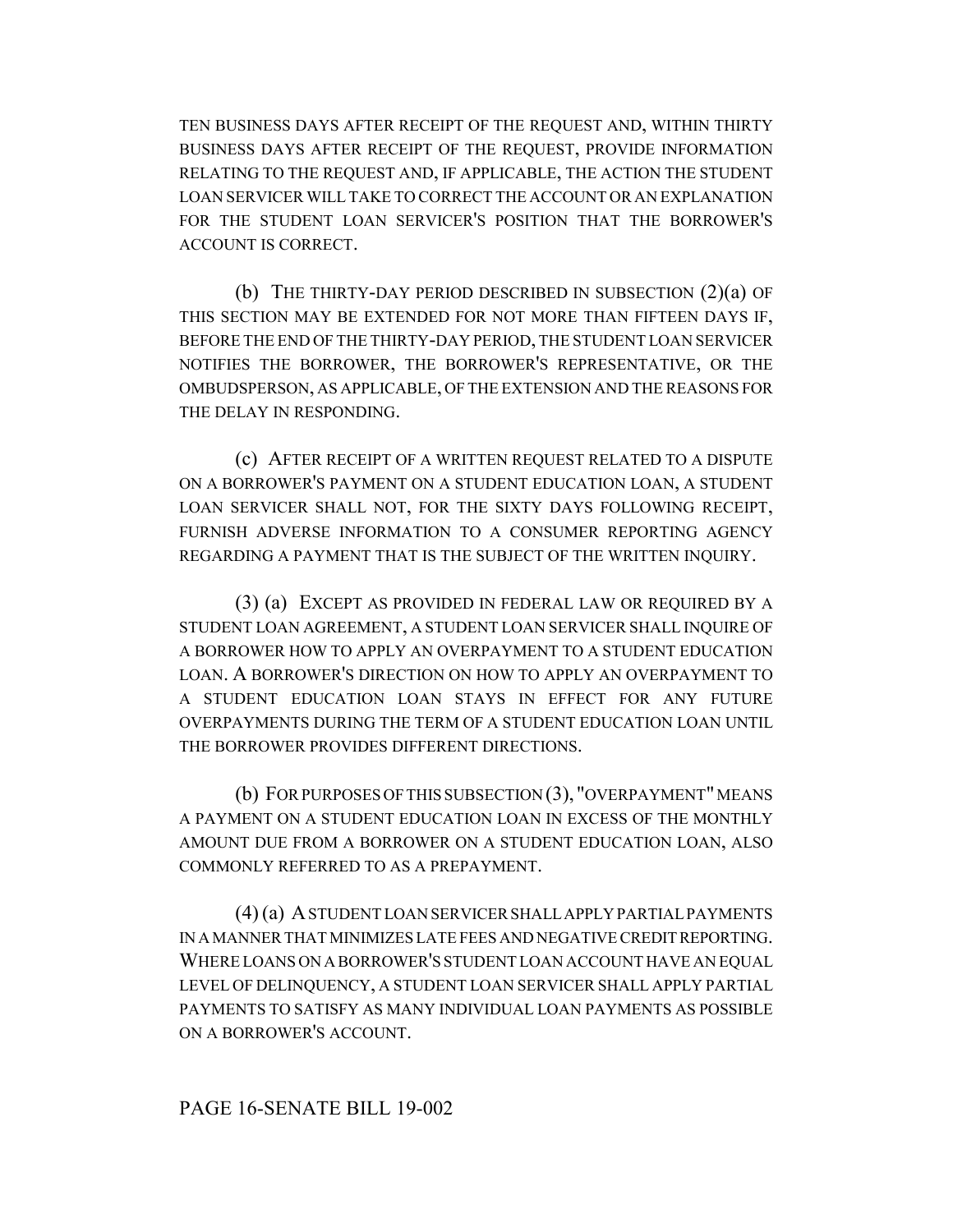(b) FOR PURPOSES OF THIS SUBSECTION (4), "PARTIAL PAYMENT" MEANS A PAYMENT ON A STUDENT LOAN ACCOUNT THAT CONTAINS MULTIPLE INDIVIDUAL LOANS IN AN AMOUNT LESS THAN THE AMOUNT NECESSARY TO SATISFY THE OUTSTANDING PAYMENT DUE ON ALL LOANS IN THE STUDENT LOAN ACCOUNT, ALSO COMMONLY REFERRED TO AS AN UNDERPAYMENT.

(5) IN THE EVENT OF THE SALE, ASSIGNMENT, OR OTHER TRANSFER OF THE SERVICING OF A STUDENT EDUCATION LOAN THAT RESULTS IN A CHANGE IN THE IDENTITY OF THE PERSON TO WHOM A STUDENT LOAN BORROWER IS REQUIRED TO SEND PAYMENTS OR DIRECT ANY COMMUNICATION CONCERNING THE STUDENT EDUCATION LOAN, THE FOLLOWING PROVISIONS APPLY:

(a) AS A CONDITION OF A SALE, AN ASSIGNMENT, OR ANY OTHER TRANSFER OF THE SERVICING OF A STUDENT EDUCATION LOAN, A STUDENT LOAN SERVICER SHALL REQUIRE THE NEW STUDENT LOAN SERVICER TO HONOR ALL BENEFITS ORIGINALLY REPRESENTED AS AVAILABLE TO A STUDENT LOAN BORROWER DURING THE REPAYMENT OF THE STUDENT EDUCATION LOAN AND PRESERVE THE AVAILABILITY OF THE BENEFITS, INCLUDING ANY BENEFITS FOR WHICH THE STUDENT LOAN BORROWER HAS NOT YET QUALIFIED. IF A STUDENT LOAN SERVICER IS NOT ALSO THE LOAN HOLDER OR IS NOT ACTING ON BEHALF OF THE LOAN HOLDER, THE STUDENT LOAN SERVICER SATISFIES THE REQUIREMENT ESTABLISHED BY THIS SUBSECTION (5)(a) BY PROVIDING THE NEW STUDENT LOAN SERVICER WITH INFORMATION NECESSARY FOR THE NEW STUDENT LOAN SERVICER TO HONOR ALL BENEFITS ORIGINALLY REPRESENTED AS AVAILABLE TO A STUDENT LOAN BORROWER DURING THE REPAYMENT OF THE STUDENT EDUCATION LOAN AND PRESERVE THE AVAILABILITY OF THE BENEFITS, INCLUDING ANY BENEFITS FOR WHICH THE STUDENT LOAN BORROWER HAS NOT YET QUALIFIED.

(b) A STUDENT LOAN SERVICER SHALL TRANSFER TO THE NEW STUDENT LOAN SERVICER ALL RECORDS REGARDING THE STUDENT LOAN BORROWER, THE ACCOUNT OF THE STUDENT LOAN BORROWER, AND THE STUDENT EDUCATION LOAN OF THE STUDENT LOAN BORROWER.

(c) THE RECORDS REQUIRED UNDER SUBSECTION  $(5)(b)$  OF THIS SECTION INCLUDE THE REPAYMENT STATUS OF THE STUDENT LOAN BORROWER AND ANY BENEFITS ASSOCIATED WITH THE STUDENT EDUCATION LOAN OF THE STUDENT LOAN BORROWER.

## PAGE 17-SENATE BILL 19-002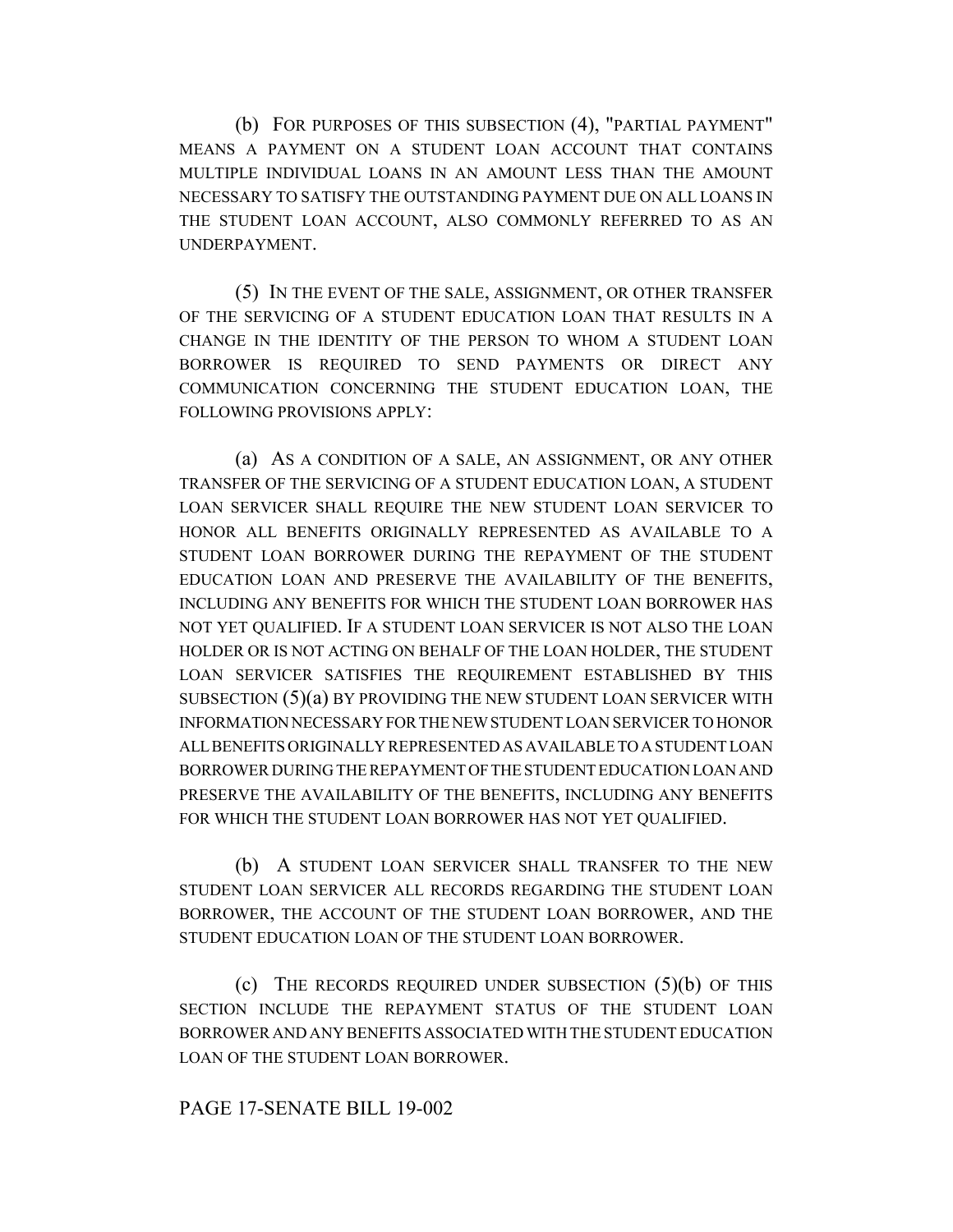(d) THE STUDENT LOAN SERVICER SHALL COMPLETE THE TRANSFER OF RECORDS REQUIRED UNDER SUBSECTION  $(5)(b)$  OF THIS SECTION WITHIN FORTY-FIVE DAYS AFTER THE SALE, ASSIGNMENT, OR OTHER TRANSFER OF THE SERVICING OF A STUDENT EDUCATION LOAN.

(e) THE PARTIES SHALL NOTIFY AFFECTED STUDENT LOAN BORROWERS OF THE SALE, ASSIGNMENT, OR OTHER TRANSFER OF THE SERVICING OF A STUDENT EDUCATION LOAN AT LEAST SEVEN DAYS BEFORE THE NEXT PAYMENT ON THE LOAN IS DUE. THE NOTICE MUST INCLUDE:

(I) THE IDENTITY OF THE NEW STUDENT LOAN SERVICER;

(II) THE EFFECTIVE DATE OF THE TRANSFER OF THE STUDENT LOAN BORROWER'S STUDENT EDUCATION LOAN TO THE NEW STUDENT LOAN SERVICER;

(III) THE DATE ON WHICH THE EXISTING STUDENT LOAN SERVICER WILL NO LONGER ACCEPT PAYMENTS; AND

(IV) THE CONTACT INFORMATION FOR THE NEW STUDENT LOAN SERVICER.

(6) A STUDENT LOAN SERVICER THAT SERVICES A STUDENT EDUCATION LOAN SHALL ADOPT POLICIES AND PROCEDURES TO VERIFY THAT THE STUDENT LOAN SERVICER HAS RECEIVED ALL RECORDS REGARDING THE STUDENT LOAN BORROWER, THE ACCOUNT OF THE STUDENT LOAN BORROWER, AND THE STUDENT EDUCATION LOAN OF THE STUDENT LOAN BORROWER, INCLUDING THE REPAYMENT STATUS OF THE STUDENT LOAN BORROWER AND ANY BENEFITS ASSOCIATED WITH THE STUDENT EDUCATION LOAN OF THE STUDENT LOAN BORROWER.

**5-20-109. Prohibited acts of student loan servicers.** (1) A STUDENT LOAN SERVICER SHALL NOT:

(a) DIRECTLY OR INDIRECTLY EMPLOY A SCHEME, A DEVICE, OR ARTIFICE TO DEFRAUD OR MISLEAD STUDENT LOAN BORROWERS;

(b) ENGAGE IN AN UNFAIR OR DECEPTIVE PRACTICE TOWARD ANY PERSON OR MISREPRESENT OR OMIT ANY MATERIAL INFORMATION IN CONNECTION WITH THE SERVICING OF A STUDENT EDUCATION LOAN,

## PAGE 18-SENATE BILL 19-002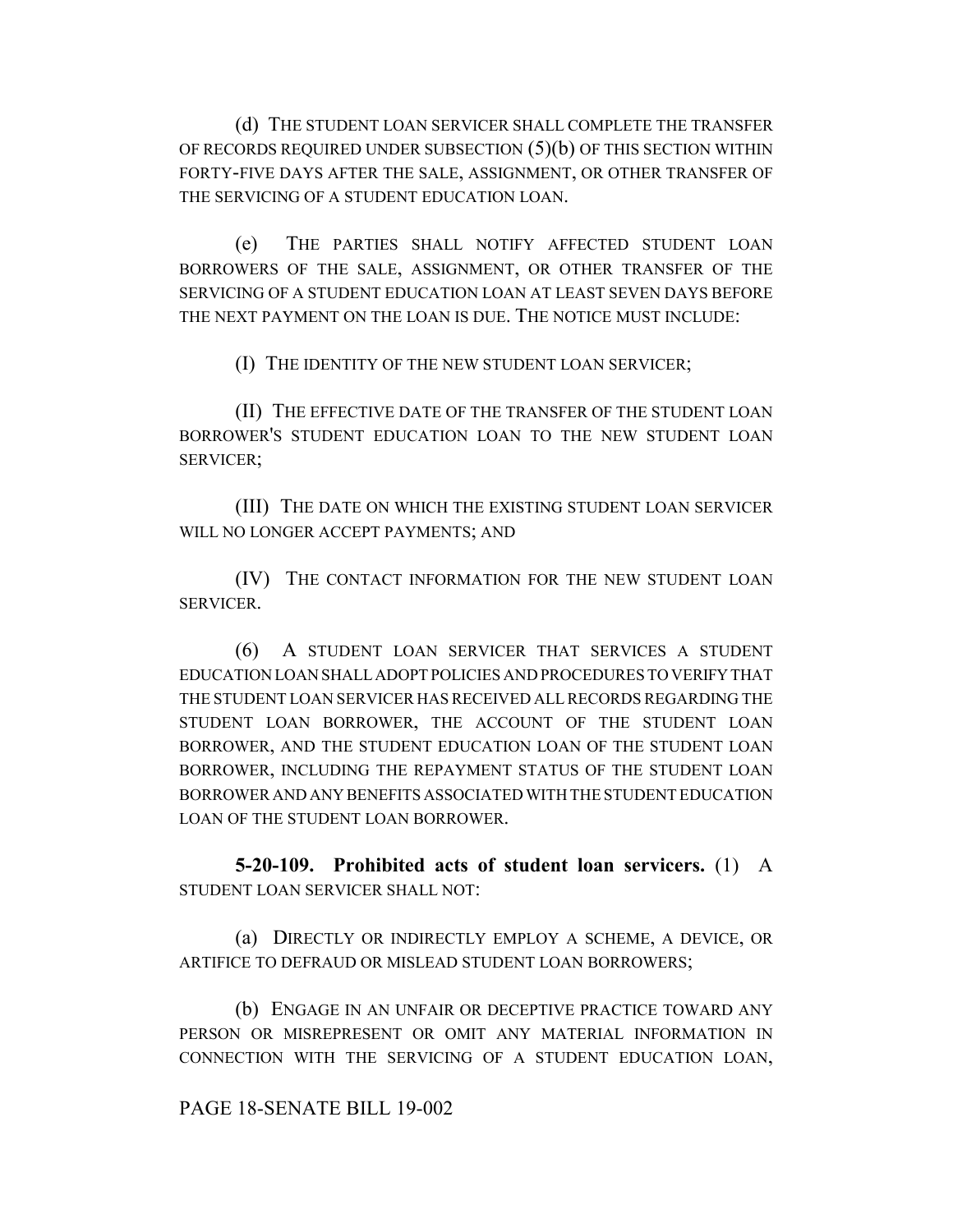INCLUDING MISREPRESENTING THE AMOUNT, NATURE, OR TERMS OF ANY FEE OR PAYMENT DUE OR CLAIMED TO BE DUE ON A STUDENT EDUCATION LOAN, THE TERMS AND CONDITIONS OF THE LOAN AGREEMENT, OR THE STUDENT LOAN BORROWER'S OBLIGATIONS UNDER THE LOAN;

(c) OBTAIN PROPERTY BY FRAUD OR MISREPRESENTATION;

(d) MISAPPLY STUDENT EDUCATION LOAN PAYMENTS TO THE OUTSTANDING BALANCE OF A STUDENT EDUCATION LOAN;

(e) PROVIDE INACCURATE INFORMATION TO A CONSUMER REPORTING AGENCY;

(f) FAIL TO REPORT BOTH THE FAVORABLE AND UNFAVORABLE PAYMENT HISTORY OF A STUDENT LOAN BORROWER TO A CONSUMER REPORTING AGENCY AT LEAST ANNUALLY IF THE STUDENT LOAN SERVICER REGULARLY REPORTS INFORMATION TO A CONSUMER REPORTING AGENCY;

(g) REFUSE TO COMMUNICATE WITH AN AUTHORIZED REPRESENTATIVE OF A STUDENT LOAN BORROWER WHO PROVIDES A WRITTEN AUTHORIZATION SIGNED BY THE STUDENT LOAN BORROWER; EXCEPT THAT THE STUDENT LOAN SERVICER MAY ADOPT PROCEDURES REASONABLY RELATED TO VERIFYING THAT THE REPRESENTATIVE IS IN FACT AUTHORIZED TO ACT ON BEHALF OF THE STUDENT LOAN BORROWER;

(h) MAKE ANY FALSE STATEMENT OR OMIT ANY MATERIAL FACT IN CONNECTION WITH INFORMATION OR REPORTS FILED WITH A GOVERNMENTAL AGENCY OR IN CONNECTION WITH AN INVESTIGATION CONDUCTED BY THE ADMINISTRATOR OR ANOTHER GOVERNMENTAL AGENCY; OR

(i) EXCEPT AS OTHERWISE PROVIDED IN FEDERAL LAW, FEDERAL STUDENT LOAN AGREEMENTS, OR A CONTRACT BETWEEN THE FEDERAL GOVERNMENT AND A STUDENT LOAN SERVICER, FAIL TO PROPERLY EVALUATE A STUDENT LOAN BORROWER FOR AN INCOME-BASED OR OTHER STUDENT LOAN REPAYMENT PROGRAM OR FOR ELIGIBILITY FOR A PUBLIC SERVICE LOAN FORGIVENESS PROGRAM BEFORE PLACING THE STUDENT LOAN BORROWER IN FORBEARANCE OR DEFAULT, IF AN INCOME-BASED REPAYMENT OR OTHER PROGRAM IS AVAILABLE TO THE STUDENT LOAN BORROWER.

## **5-20-110. Powers and duties of the administrator - rules.**

PAGE 19-SENATE BILL 19-002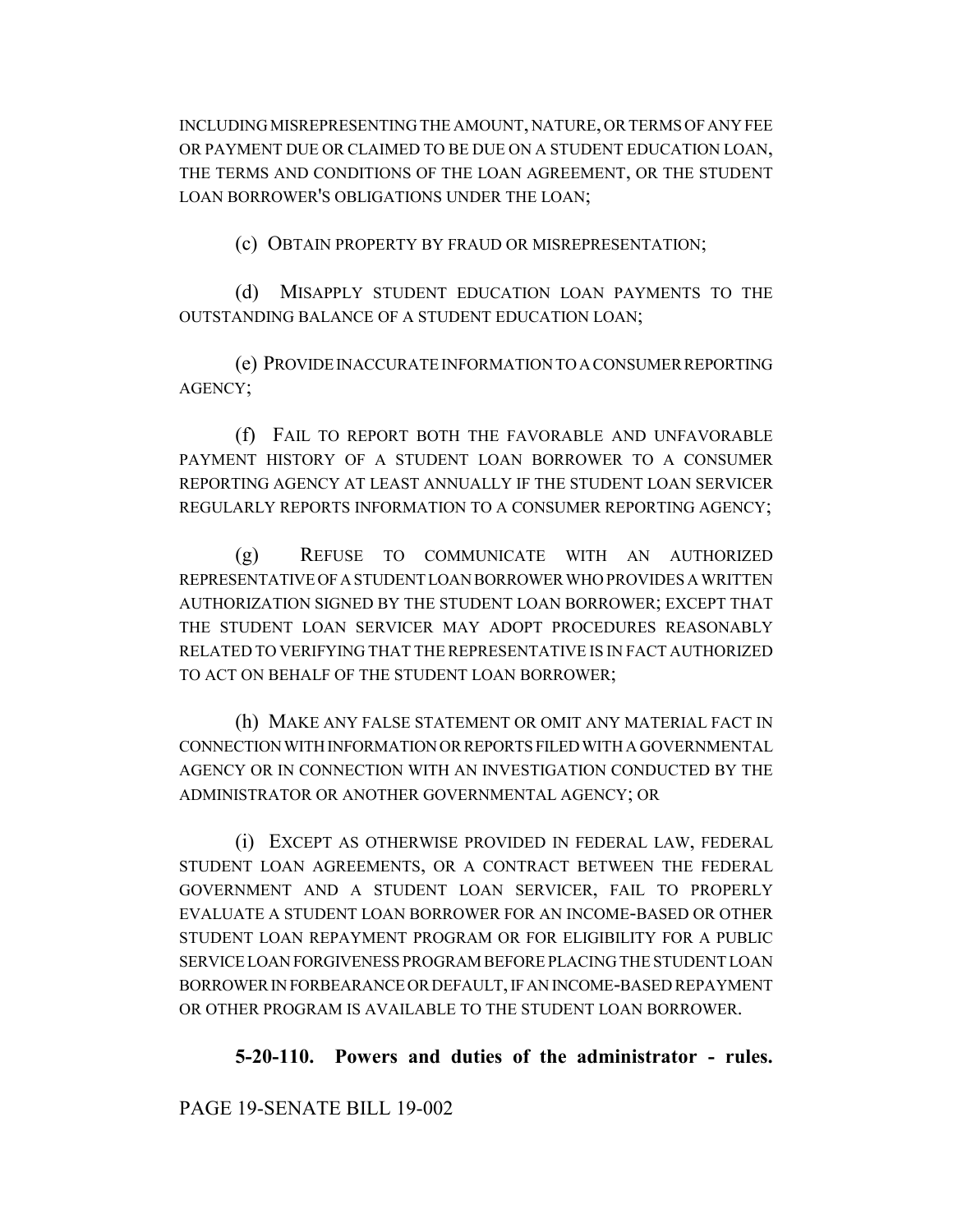(1) THE ADMINISTRATOR MAY CONDUCT INVESTIGATIONS AND EXAMINATIONS AS FOLLOWS:

(a) FOR PURPOSES OF INITIAL LICENSING, LICENSE RENEWAL, LICENSE SUSPENSION, LICENSE REVOCATION OR TERMINATION, OR GENERAL OR SPECIFIC INQUIRY OR INVESTIGATION TO DETERMINE COMPLIANCE WITH THIS ARTICLE 20, THE ADMINISTRATOR MAY ACCESS, RECEIVE, AND USE ANY RECORDS OR INFORMATION BELONGING TO A LICENSEE OR PERSON UNDER EXAMINATION, INCLUDING CRIMINAL, CIVIL, AND ADMINISTRATIVE HISTORY INFORMATION; PERSONAL HISTORY AND EXPERIENCE INFORMATION, INCLUDING INDEPENDENT CREDIT REPORTS OBTAINED FROM A CONSUMER REPORTING AGENCY DESCRIBED IN SECTION 603 (p) OF THE FEDERAL "FAIR CREDIT REPORTING ACT", 15 U.S.C. SEC. 1681a, AS AMENDED; AND ANY OTHER RECORDS OR INFORMATION THE ADMINISTRATOR CONSIDERS RELEVANT TO THE INQUIRY OR INVESTIGATION REGARDLESS OF THE LOCATION, POSSESSION, CONTROL, OR CUSTODY OF THE RECORDS OR INFORMATION.

(b) FOR THE PURPOSES OF INVESTIGATING VIOLATIONS OR COMPLAINTS ARISING UNDER THIS ARTICLE 20 OR FOR THE PURPOSES OF EXAMINATION, THE ADMINISTRATOR MAY REVIEW, INVESTIGATE, OR EXAMINE ANY LICENSEE OR PERSON SUBJECT TO THIS ARTICLE 20 AS OFTEN AS NECESSARY IN ORDER TO CARRY OUT THE PURPOSES OF THIS ARTICLE 20. THE ADMINISTRATOR MAY DIRECT, SUBPOENA, OR ORDER THE ATTENDANCE OF AND EXAMINE UNDER OATH ANY PERSON WHOSE TESTIMONY MAY BE REQUIRED ABOUT THE STUDENT EDUCATION LOAN OR THE BUSINESS OR SUBJECT MATTER OF AN EXAMINATION OR INVESTIGATION AND MAY DIRECT, SUBPOENA, OR ORDER THE PERSON TO PRODUCE RECORDS THE ADMINISTRATOR CONSIDERS RELEVANT TO THE INQUIRY.

(c) (I) IN MAKING AN EXAMINATION OR INVESTIGATION AUTHORIZED BY THIS SECTION, THE ADMINISTRATOR MAY CONTROL ACCESS TO ANY RECORDS OF THE LICENSEE OR PERSON UNDER EXAMINATION OR INVESTIGATION. THE ADMINISTRATOR MAY TAKE POSSESSION OF THE RECORDS OR PLACE A PERSON IN EXCLUSIVE CHARGE OF THE RECORDS IN THE PLACE WHERE THEY ARE USUALLY KEPT.

(II) DURING THE PERIOD OF ADMINISTRATOR CONTROL PURSUANT TO THIS SUBSECTION (1)(c), A PERSON MAY NOT REMOVE OR ATTEMPT TO REMOVE ANY OF THE RECORDS EXCEPT PURSUANT TO A COURT ORDER OR

#### PAGE 20-SENATE BILL 19-002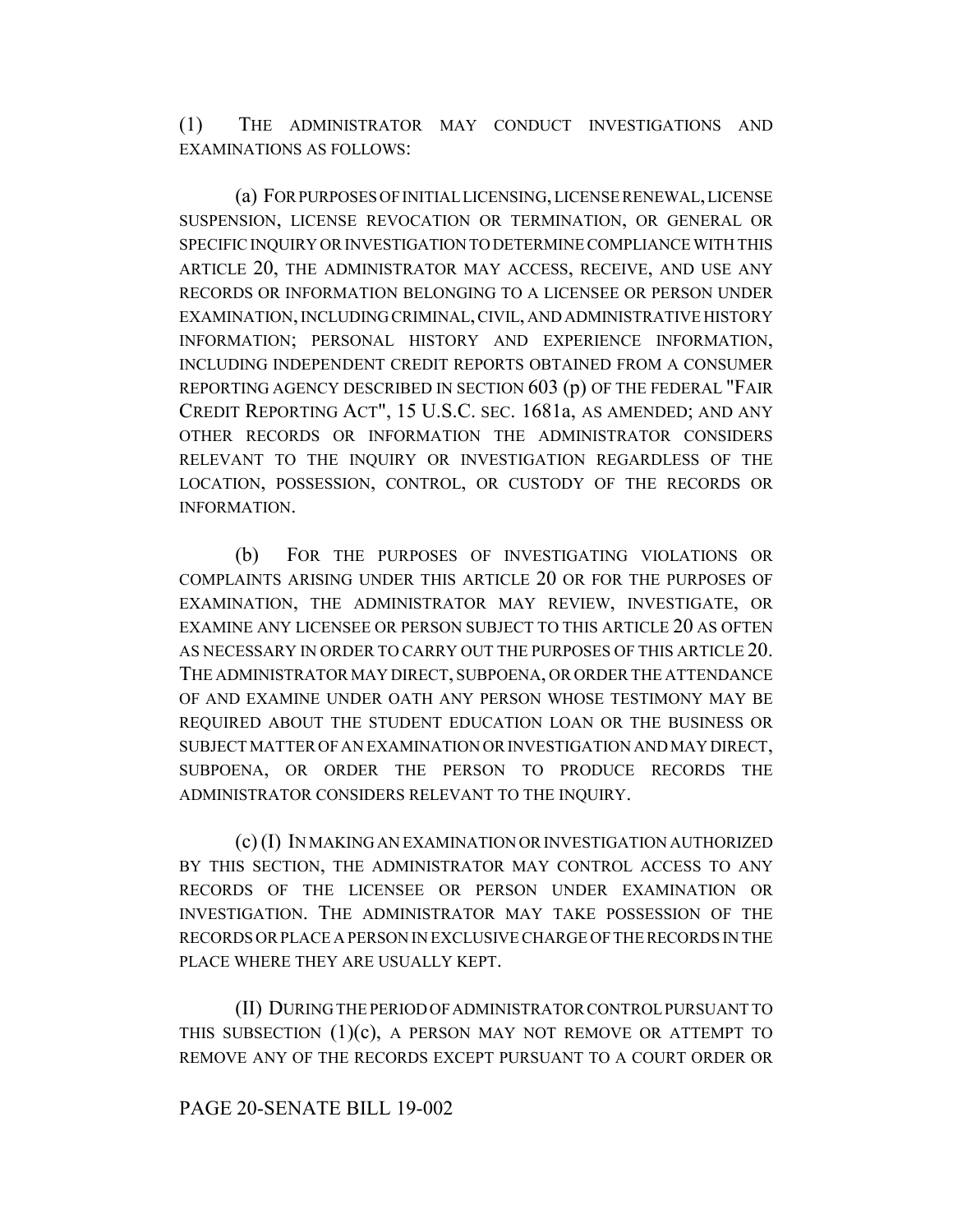WITH THE CONSENT OF THE ADMINISTRATOR. UNLESS THE ADMINISTRATOR HAS REASONABLE GROUNDS TO BELIEVE THAT THE RECORDS OF THE LICENSEE OR PERSON HAVE BEEN, OR ARE AT RISK OF BEING, ALTERED OR DESTROYED FOR PURPOSES OF CONCEALING A VIOLATION OF THIS ARTICLE 20, THE LICENSEE OR OWNER OF THE RECORDS MAY HAVE ACCESS TO THE RECORDS AS NECESSARY TO CONDUCT ITS ORDINARY BUSINESS AFFAIRS.

(2) IN ORDER TO CARRY OUT THE PURPOSES OF THIS SECTION, THE ADMINISTRATOR MAY:

(a) RETAIN ATTORNEYS, ACCOUNTANTS, OR OTHER PROFESSIONALS AND SPECIALISTS AS EXAMINERS, AUDITORS, OR INVESTIGATORS TO CONDUCT OR ASSIST IN THE CONDUCT OF EXAMINATIONS OR INVESTIGATIONS;

(b) ENTER INTO AGREEMENTS OR RELATIONSHIPS WITH OTHER GOVERNMENT OFFICIALS OR REGULATORY ASSOCIATIONS IN ORDER TO IMPROVE EFFICIENCIES AND REDUCE REGULATORY BURDEN BY SHARING RESOURCES, STANDARDIZED OR UNIFORM METHODS OR PROCEDURES, AND RECORDS OR INFORMATION OBTAINED UNDER THIS SECTION;

(c) USE, HIRE, CONTRACT FOR, OR EMPLOY PUBLICLY OR PRIVATELY AVAILABLE ANALYTICAL SYSTEMS, METHODS, OR SOFTWARE TO EXAMINE OR INVESTIGATE THE LICENSEE OR PERSON SUBJECT TO THIS ARTICLE 20;

(d) ACCEPT AND RELY ON EXAMINATION OR INVESTIGATION REPORTS MADE BY OTHER GOVERNMENT OFFICIALS WITHIN OR OUTSIDE THIS STATE; AND

(e) ACCEPT AUDIT REPORTS MADE BY AN INDEPENDENT CERTIFIED PUBLIC ACCOUNTANT OF THE LICENSEE OR PERSON SUBJECT TO THIS ARTICLE 20 IN THE COURSE OF THAT PART OF THE EXAMINATION COVERING THE SAME GENERAL SUBJECT MATTER AS THE AUDIT AND MAY INCORPORATE THE AUDIT REPORT IN A REPORT OF EXAMINATION, REPORT OF INVESTIGATION, OR OTHER WRITING OF THE ADMINISTRATOR.

(3) A PERSON SUBJECT TO INVESTIGATION OR EXAMINATION UNDER THIS SECTION SHALL NOT KNOWINGLY WITHHOLD, ABSTRACT, REMOVE, MUTILATE, OR DESTROY ANY RECORDS OR OTHER INFORMATION RELATING TO INFORMATION REGULATED UNDER THIS ARTICLE 20.

## PAGE 21-SENATE BILL 19-002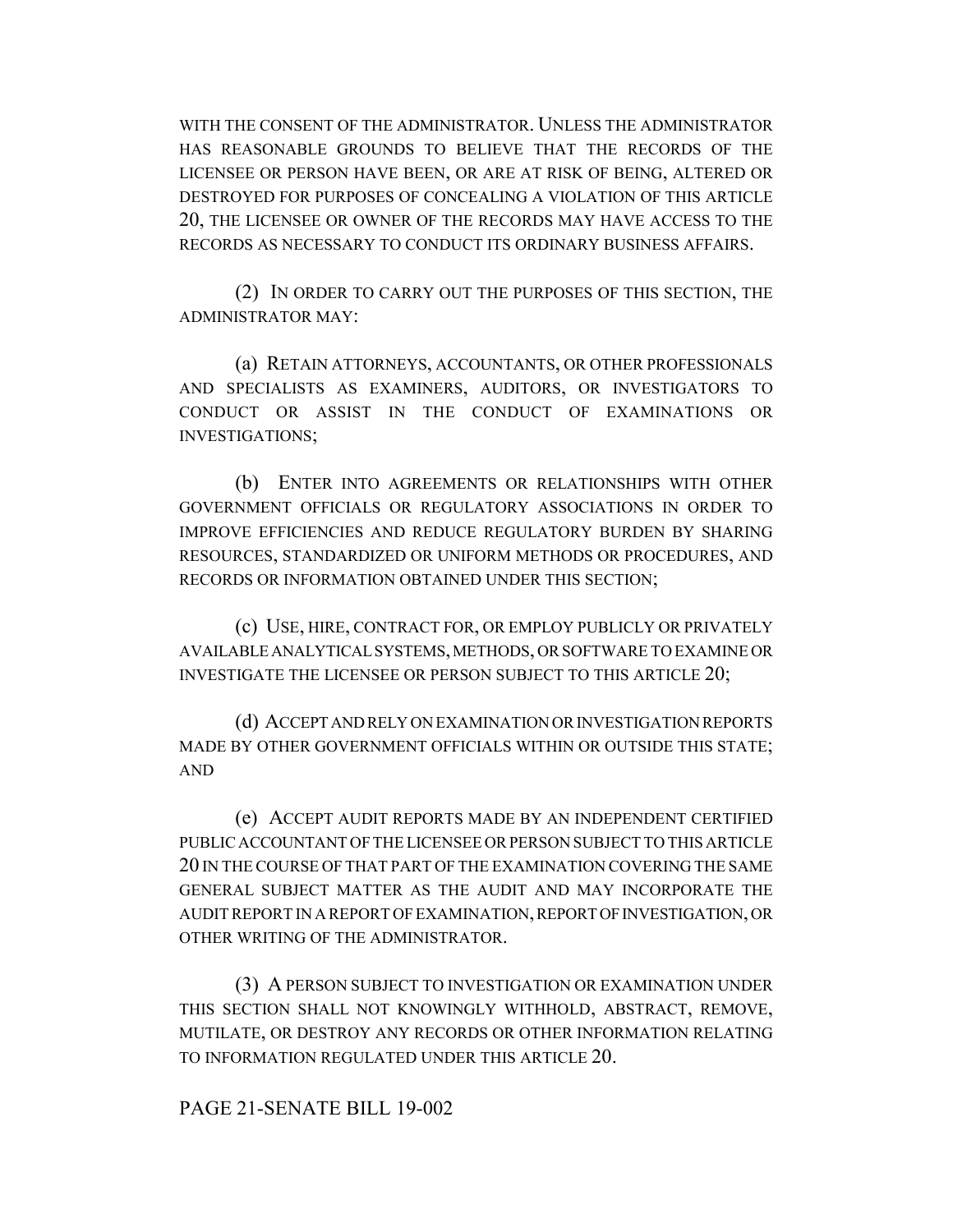(4) WHENEVER IT APPEARS TO THE ADMINISTRATOR THAT A PERSON HAS VIOLATED, IS VIOLATING, OR IS ABOUT TO VIOLATE A PROVISION OF THIS ARTICLE 20 OR A RULE ADOPTED PURSUANT TO THIS ARTICLE 20 OR THAT A LICENSEE OR AN OWNER, DIRECTOR, OFFICER, MEMBER, PARTNER, SHAREHOLDER, TRUSTEE, EMPLOYEE, OR AGENT OF THE LICENSEE HAS COMMITTED FRAUD, ENGAGED IN DISHONEST ACTIVITIES, OR MADE A MISREPRESENTATION, THE ADMINISTRATOR MAY TAKE ACTION AGAINST THE PERSON OR LICENSEE IN ACCORDANCE WITH THIS ARTICLE 20.

(5) THE ADMINISTRATOR SHALL ADOPT RULES AS NECESSARY TO IMPLEMENT THIS ARTICLE 20.

**5-20-111. Compliance with federal law.** A STUDENT LOAN SERVICER SHALL COMPLY WITH ALL APPLICABLE FEDERAL LAWS AND REGULATIONS RELATING TO SERVICING, INCLUDING THE FEDERAL "TRUTH IN LENDING ACT", 15 U.S.C. SEC. 1601 TO 1667f, AS AMENDED, AND THE REGULATIONS ADOPTED PURSUANT TO THAT ACT. IN ADDITION TO ANY OTHER REMEDIES PROVIDED BY LAW, A VIOLATION OF THAT ACT OR REGULATIONS ADOPTED PURSUANT TO THAT ACT IS A VIOLATION OF THIS ARTICLE 20 AND A BASIS UPON WHICH THE ADMINISTRATOR MAY TAKE ENFORCEMENT ACTION PURSUANT TO THIS ARTICLE 20.

**5-20-112. Civil action.** (1) A VIOLATION OF THIS ARTICLE 20 IS A DECEPTIVE TRADE PRACTICE WITHIN THE MEANING OF SECTION 6-1-105.

(2) A STUDENT LOAN SERVICER WHO FAILS TO COMPLY WITH ANY REQUIREMENT IMPOSED UNDER THIS ARTICLE 20 WITH RESPECT TO A STUDENT LOAN BORROWER IS LIABLE IN AN AMOUNT EQUAL TO THE SUM OF:

(a) ANY ACTUAL DAMAGES SUSTAINED BY THE STUDENT LOAN BORROWER AS A RESULT OF THE FAILURE;

(b) A MONETARY AWARD EQUAL TO THREE TIMES THE TOTAL AMOUNT THE STUDENT LOAN SERVICER COLLECTED FROM THE STUDENT LOAN BORROWER IN VIOLATION OF THIS ARTICLE 20;

(c) PUNITIVE DAMAGES AS THE COURT MAY ALLOW; AND

(d) IN THE CASE OF ANY SUCCESSFUL ACTION BY A STUDENT LOAN BORROWER TO ENFORCE THE LIABILITY SET OUT IN THIS SECTION, THE COSTS

#### PAGE 22-SENATE BILL 19-002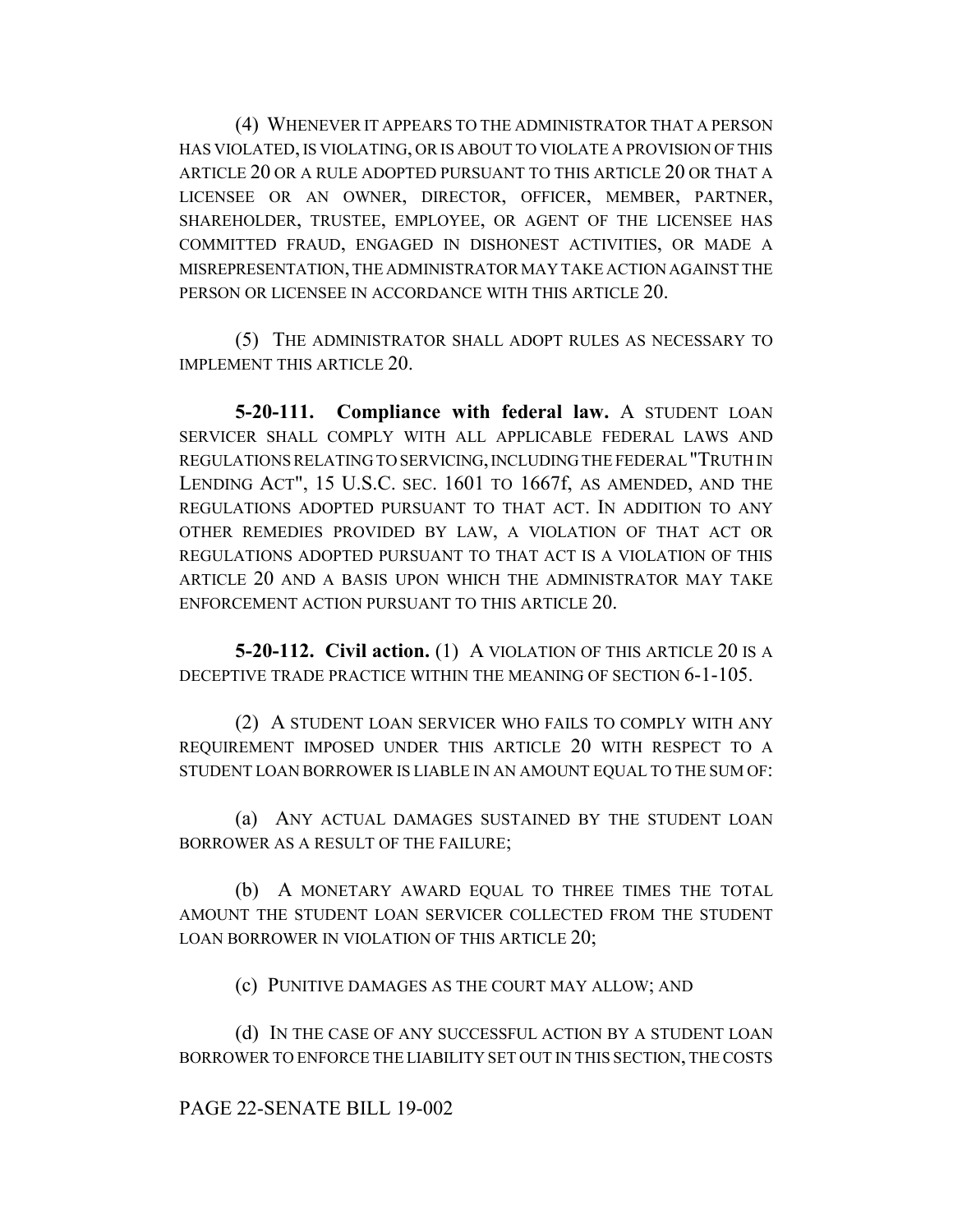OF THE ACTION, TOGETHER WITH REASONABLE ATTORNEY FEES AS DETERMINED BY THE COURT.

(3) THE REMEDIES PROVIDED IN THIS SECTION ARE NOT THE EXCLUSIVE REMEDIES AVAILABLE TO A STUDENT LOAN BORROWER.

**5-20-113. Application of administrative procedures - provisions.** EXCEPT AS OTHERWISE PROVIDED, SECTIONS 24-4-102 TO 24-4-106 APPLY TO AND GOVERN ALL RULES PROMULGATED AND ALL ADMINISTRATIVE ACTION TAKEN BY THE ADMINISTRATOR PURSUANT TO THIS ARTICLE 20; EXCEPT THAT SECTION 24-4-104 (3) DOES NOT APPLY TO ANY SUCH ACTION.

**5-20-114. Administrative enforcement orders.** (1) AFTER NOTICE AND HEARING, THE ADMINISTRATOR MAY ORDER A STUDENT LOAN SERVICER OR A PERSON ACTING IN THE STUDENT LOAN SERVICER'S BEHALF TO CEASE AND DESIST FROM ENGAGING IN VIOLATIONS OF THIS ARTICLE 20 OR ANY RULE LAWFULLY ADOPTED OR ORDER LAWFULLY ISSUED PURSUANT TO THIS ARTICLE 20.THE ORDER ISSUED BY THE ADMINISTRATOR MAY ALSO REQUIRE THE STUDENT LOAN SERVICER OR PERSON TO MAKE REFUNDS TO PERSONS OF UNLAWFUL CHARGES UNDER THIS ARTICLE 20 AND AN ADMINISTRATIVE PENALTY OF UP TO ONE THOUSAND FIVE HUNDRED DOLLARS PER VIOLATION, ALL OR PART OF WHICH MAY BE SPECIFICALLY DESIGNATED FOR CONSUMER AND CREDITOR EDUCATIONAL PURPOSES.

(2) A RESPONDENT AGGRIEVED BY AN ORDER OF THE ADMINISTRATOR MAY OBTAIN JUDICIAL REVIEW OF THE ORDER IN THE COLORADO COURT OF APPEALS. THE ADMINISTRATOR MAY OBTAIN AN ORDER OF THE COURT FOR ENFORCEMENT OF THE ADMINISTRATOR'S ORDER IN THE DISTRICT COURT UNDER SECTION 24-4-106.ALL PROCEEDINGS UNDER THIS SECTION ARE GOVERNED BY SECTIONS 24-4-105 AND 24-4-106.

**5-20-115. Assurance of discontinuance.** IF IT IS CLAIMED THAT A PERSON HAS VIOLATED THIS ARTICLE 20, THE ADMINISTRATOR MAY ACCEPT AN ASSURANCE IN WRITING THAT THE PERSON WILL NOT ENGAGE IN THE CONDUCT IN THE FUTURE.THE ASSURANCE MAY ALSO REQUIRE THE PERSON TO MAKE REFUNDS TO PERSONS OF UNLAWFUL CHARGES UNDER THIS ARTICLE 20, PAY A PENALTY AUTHORIZED IN SECTION 5-20-114 (1), ALL OR PART OF WHICH MAY BE SPECIFICALLY DESIGNATED FOR CONSUMER AND CREDITOR EDUCATIONAL PURPOSES, AND REIMBURSE THE ADMINISTRATOR FOR THE ADMINISTRATOR'S REASONABLE COSTS INCURRED IN INVESTIGATING

PAGE 23-SENATE BILL 19-002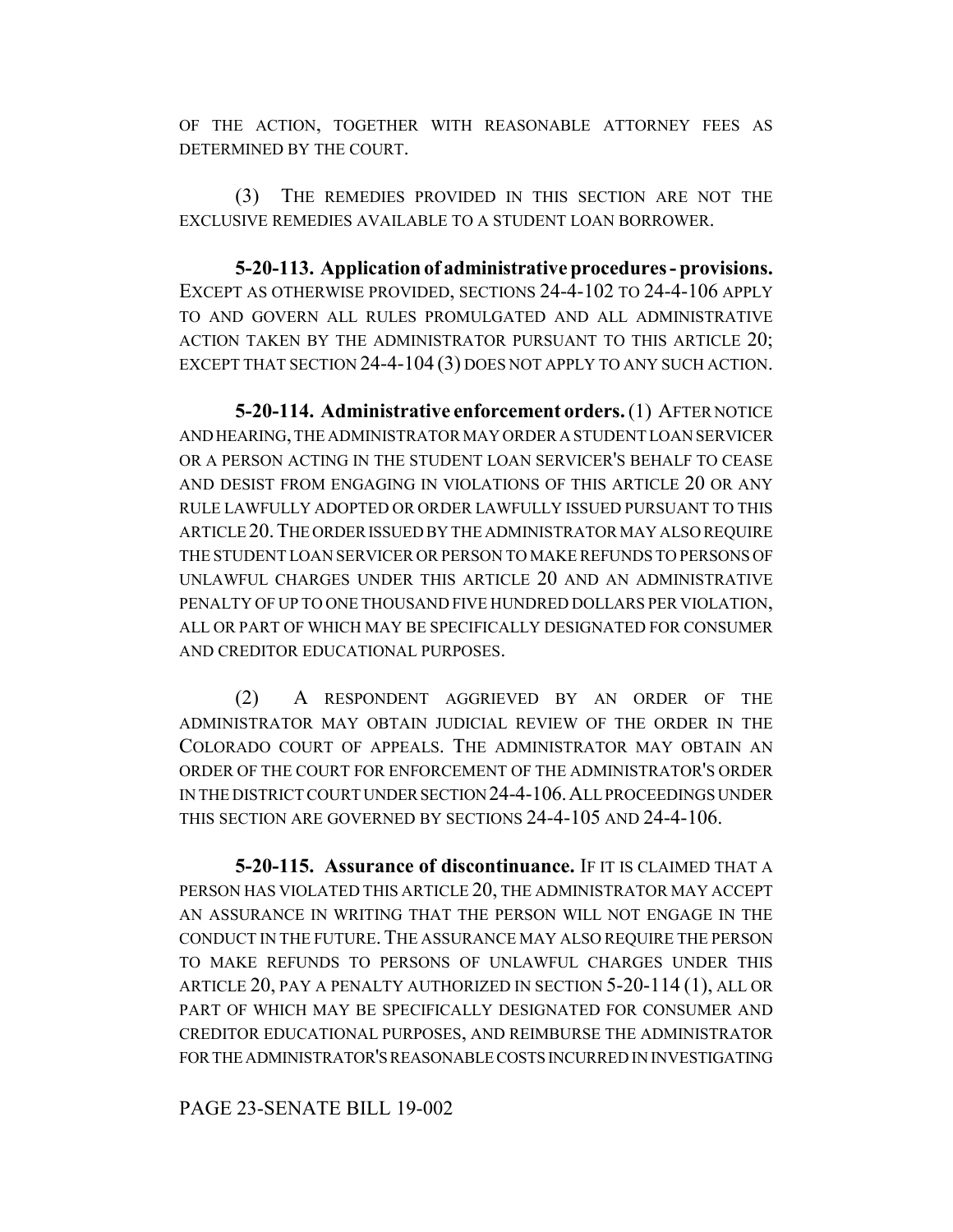THE CONDUCT. IF A PERSON GIVING AN ASSURANCE OF DISCONTINUANCE FAILS TO COMPLY WITH ITS TERMS, THE ASSURANCE IS EVIDENCE THAT PRIOR TO THE ASSURANCE THE PERSON ENGAGED IN THE CONDUCT DESCRIBED IN THE ASSURANCE.

**5-20-116. Injunctions.** THE ADMINISTRATOR MAY BRING A CIVIL ACTION TO RESTRAIN A PERSON FROM VIOLATING THIS ARTICLE 20 OR RULES PROMULGATED PURSUANT TO THIS ARTICLE 20 AND FOR OTHER APPROPRIATE RELIEF, INCLUDING SUCH ORDERS OR JUDGMENTS AS MAY BE NECESSARY TO COMPLETELY COMPENSATE OR RESTORE ANY PERSON AFFECTED BY THE VIOLATION TO THE PERSON'S ORIGINAL POSITION.THE ADMINISTRATOR MAY ALSO APPLY FOR A TEMPORARY RESTRAINING ORDER OR A PRELIMINARY INJUNCTION AGAINST A RESPONDENT PENDING FINAL DETERMINATION OF PROCEEDINGS. NO BOND OR OTHER SECURITY IS REQUIRED OF THE ADMINISTRATOR BEFORE RELIEF UNDER THIS SECTION MAY BE GRANTED.

**5-20-117. Civil actions by the administrator.** THE ADMINISTRATOR MAY BRING A CIVIL ACTION AGAINST A STUDENT LOAN SERVICER FOR ANY VIOLATION OF THIS ARTICLE 20.AN ACTION MAY RELATE TO TRANSACTIONS WITH MORE THAN ONE PERSON. THE COURT MAY ORDER A STUDENT LOAN SERVICER TO REFUND TO A PERSON ANY CHARGES COLLECTED IN VIOLATION OF THIS ARTICLE 20 AND MAY ALSO ASSESS CIVIL PENALTIES AGAINST THE STUDENT LOAN SERVICER AS SET FORTH IN SECTION 5-20-112 (2). IF THE ADMINISTRATOR PREVAILS IN AN ACTION BROUGHT UNDER THIS SECTION, THE ADMINISTRATOR MAY RECOVER REASONABLE COSTS IN INVESTIGATING AND BRINGING THE ACTION AND MAY RECOVER REASONABLE ATTORNEY FEES.

**5-20-118. Limitations.** NOTWITHSTANDING ARTICLE 80 OF TITLE 13, ALL ACTIONS BROUGHT UNDER THIS ARTICLE 20 MUST BE COMMENCED WITHIN FOUR YEARS AFTER THE DATE ON WHICH ANY VIOLATION OF THIS ARTICLE 20 OCCURRED OR THE DATE ON WHICH THE LAST IN A SERIES OF SUCH ACTS OR PRACTICES OCCURRED OR WITHIN FOUR YEARS AFTER THE PLAINTIFF DISCOVERED OR IN THE EXERCISE OF REASONABLE DILIGENCE SHOULD HAVE DISCOVERED THE OCCURRENCE OF A VIOLATION OF THIS ARTICLE 20; EXCEPT THAT THE PERIOD OF LIMITATION PROVIDED IN THIS SECTION MAY BE EXTENDED FOR A PERIOD OF ONE YEAR IF THE PLAINTIFF PROVES THAT FAILURE TO TIMELY COMMENCE THE ACTION WAS CAUSED BY THE DEFENDANT ENGAGING IN CONDUCT CALCULATED TO INDUCE THE PLAINTIFF TO REFRAIN FROM OR POSTPONE THE COMMENCEMENT OF THE

PAGE 24-SENATE BILL 19-002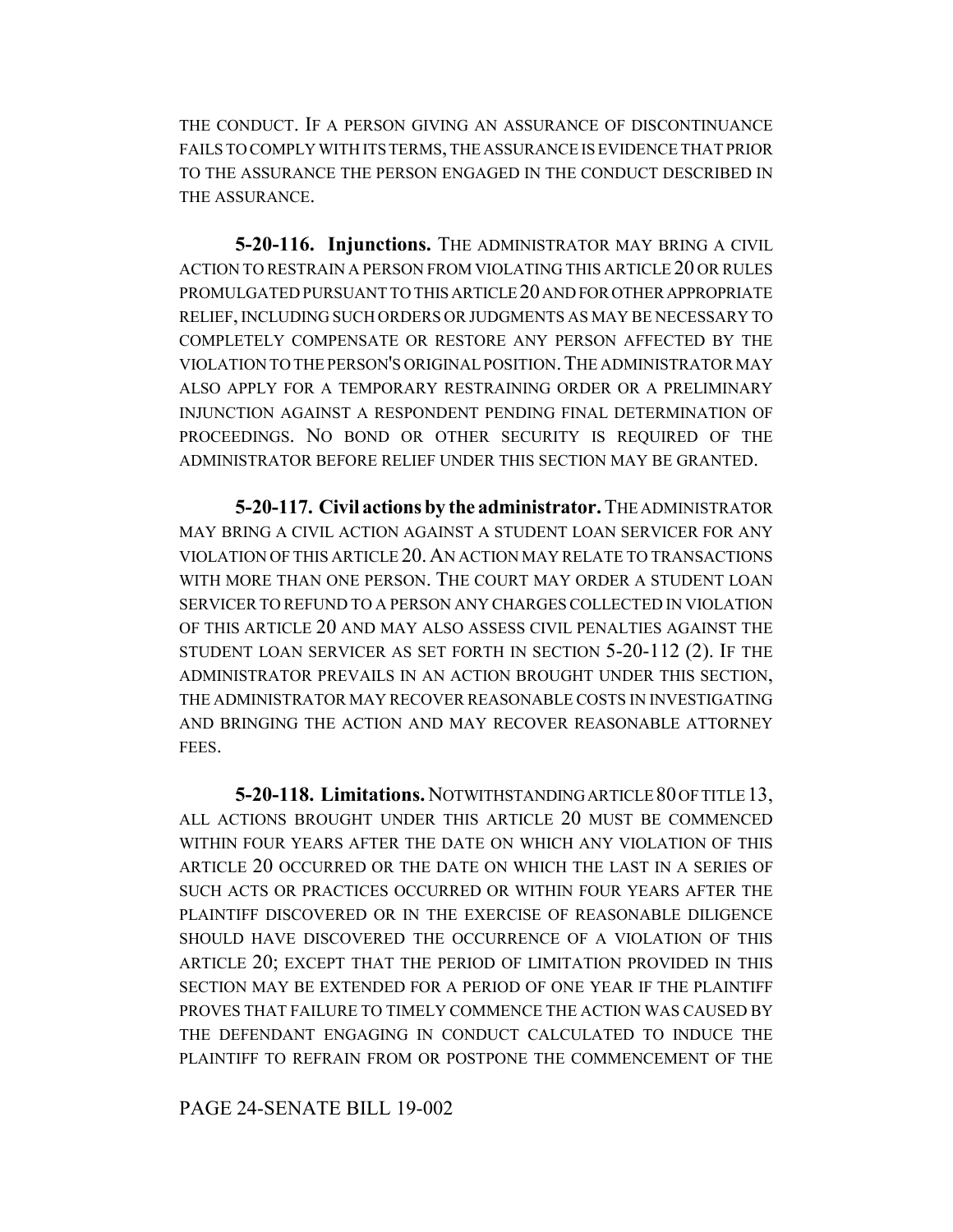ACTION.

**5-20-119. Confidential information.** (1) THE ADMINISTRATOR SHALL NOT MAKE PUBLIC THE NAME OR IDENTITY OF A PERSON WHOSE ACTS OR CONDUCT THE ADMINISTRATOR INVESTIGATES OR EXAMINES PURSUANT TO THIS ARTICLE 20 OR THE FACTS DISCLOSED IN THE INVESTIGATION OR EXAMINATION.

(2) THE ADMINISTRATOR MAY DISCLOSE LICENSE APPLICATION AND RENEWAL RECORDS PROVIDED TO THE ADMINISTRATOR AND OTHER CONTENTS OF LICENSE RECORDS MAINTAINED PURSUANT TO THIS ARTICLE 20, BUT THE ADMINISTRATOR SHALL NOT MAKE PUBLIC THE CONFIDENTIAL INFORMATION CONTAINED IN THE RECORDS.

(3) THE RESTRICTIONS ON THE DISCLOSURE OF INFORMATION IN SUBSECTIONS (1) AND (2) OF THIS SECTION DO NOT APPLY TO DISCLOSURES BY THE ADMINISTRATOR IN ACTIONS OR ADMINISTRATIVE ENFORCEMENT PROCEEDINGS PURSUANT TO THIS ARTICLE 20.

**SECTION 3.** In Colorado Revised Statutes, 6-1-105, **add** (1)(lll) as follows:

**6-1-105. Deceptive trade practices.** (1) A person engages in a deceptive trade practice when, in the course of the person's business, vocation, or occupation, the person:

(lll) VIOLATES ARTICLE 20 OF TITLE 5.

**SECTION 4.** In Colorado Revised Statutes, 13-4-102, **add** (2)(mm) as follows:

**13-4-102. Jurisdiction.** (2) The court of appeals has initial jurisdiction to:

(mm) REVIEW FINAL DECISIONS OR ORDERS OF THE ADMINISTRATOR AS PROVIDED IN ARTICLE 20 OF TITLE 5.

**SECTION 5. Appropriation.** For the 2019-20 state fiscal year, \$115,273 is appropriated to the department of law. This appropriation is from the general fund and is based on an assumption that the department

PAGE 25-SENATE BILL 19-002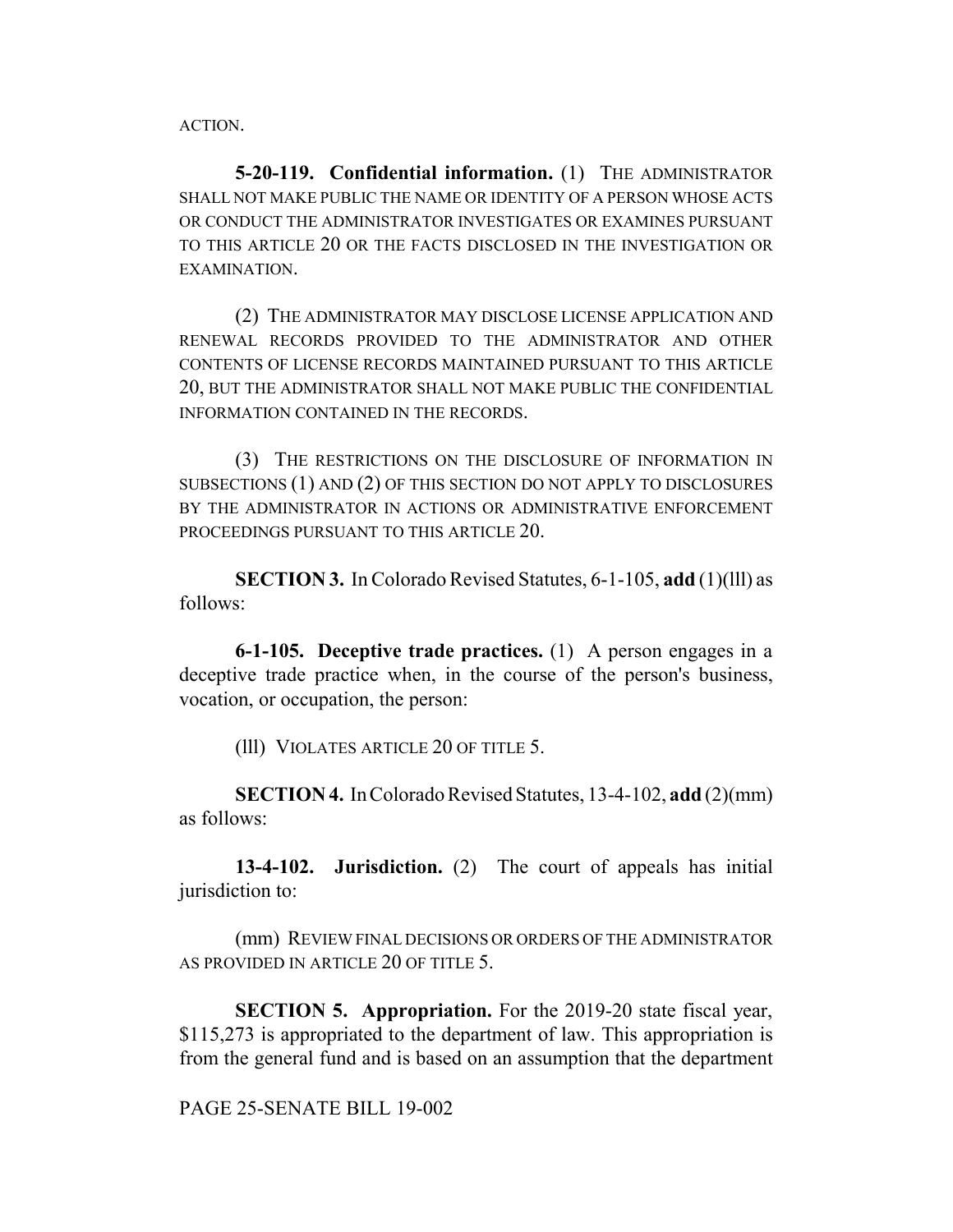will require an additional 1.4 FTE. To implement this act, the department may use this appropriation for the consumer credit unit.

**SECTION 6. Act subject to petition - effective date applicability.** (1) This act takes effect at 12:01 a.m. on the day following the expiration of the ninety-day period after final adjournment of the general assembly (August 2, 2019, if adjournment sine die is on May 3, 2019); except that, if a referendum petition is filed pursuant to section 1 (3) of article V of the state constitution against this act or an item, section, or part of this act within such period, then the act, item, section, or part will not take effect unless approved by the people at the general election to be held in November 2020 and, in such case, will take effect on the date of the official declaration of the vote thereon by the governor.